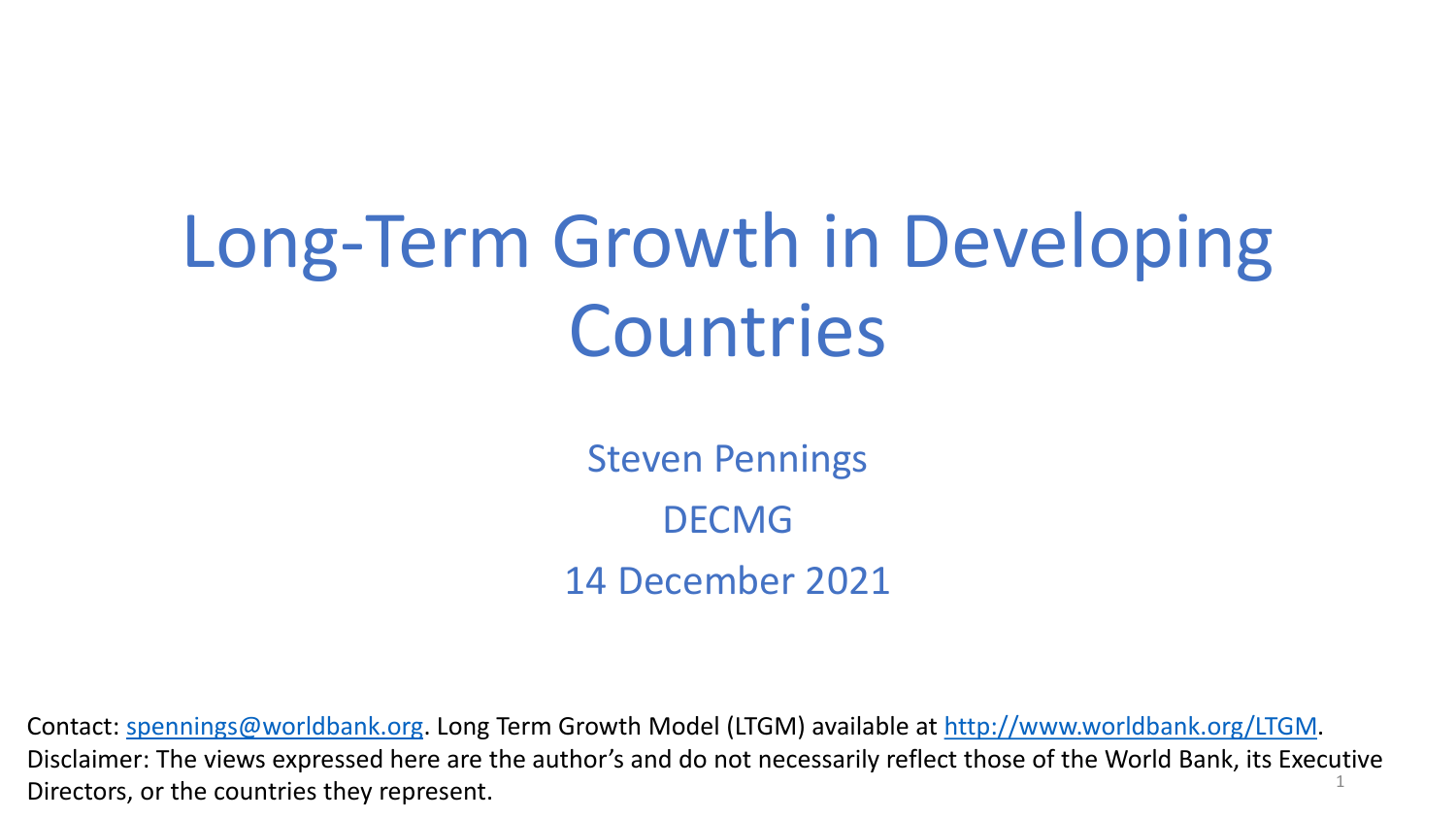### *This talk:*

• *Long Term Growth Model (LTGM): a suite of papers and tools to simulate future long-term growth in developing countries.* 

## Outline of the talk

*Part 0: Motivation and Introduction*

*Part 1: Long Term Growth Model (LTGM) (basic version)*

*Part 2: Extensions to the basic LTGM (Overview)*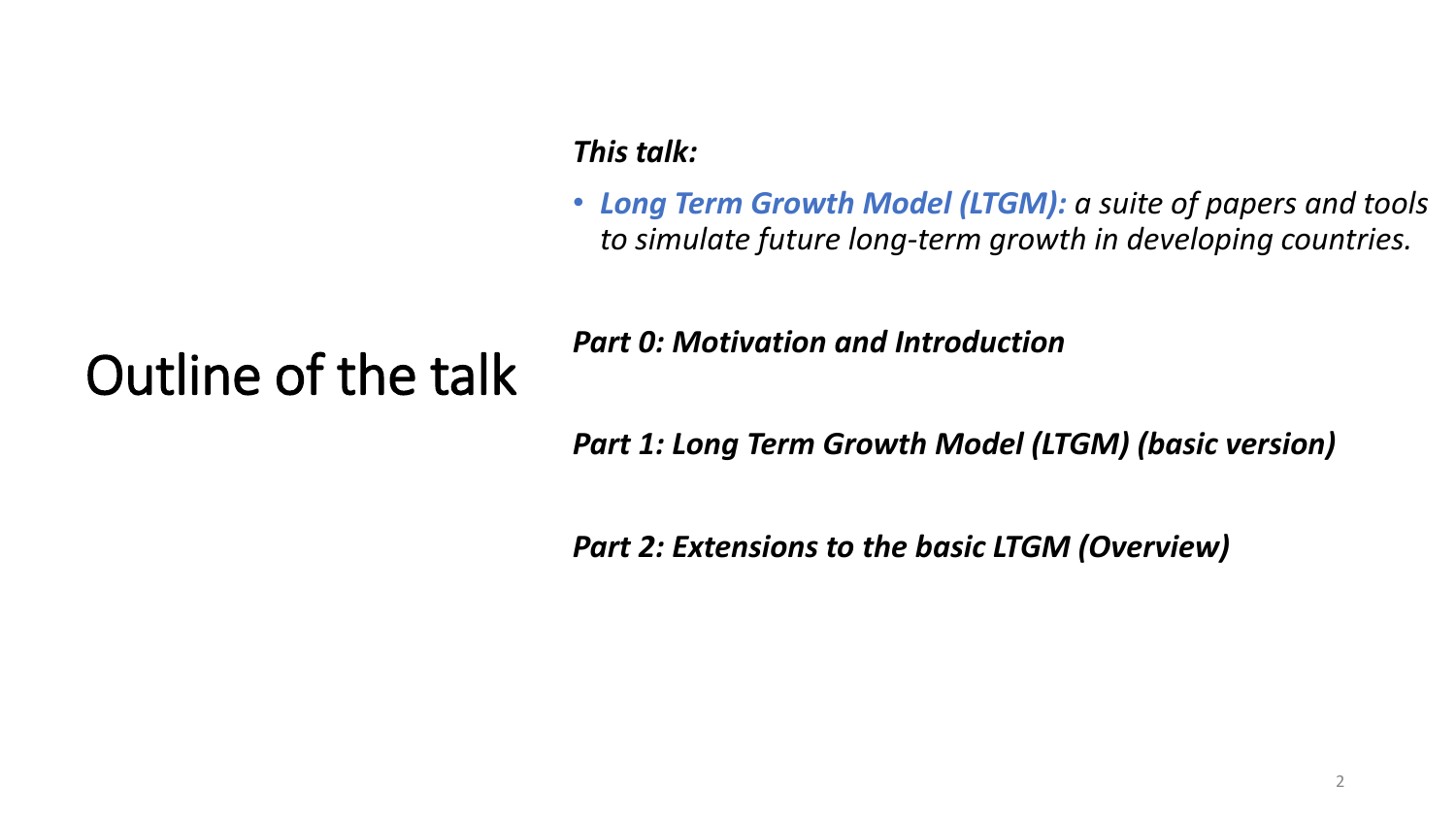# Why is economic growth important?

- Economic growth is a main driver of higher living standards and economic development.
	- Highly correlated with other measures like the Human Development Index (UNDP) and median incomes.
	- An absence of growth creates other problems like debt crises, unemployment, social unrest.

- Sustained and inclusive long-run growth is central to achieving the World Bank Twin Goals:
	- Ending extreme poverty (Kraay 2006)
	- Boosting shared prosperity Incomes of the Bottom 40% (Dollar, Kleineberg and Kraay 2015)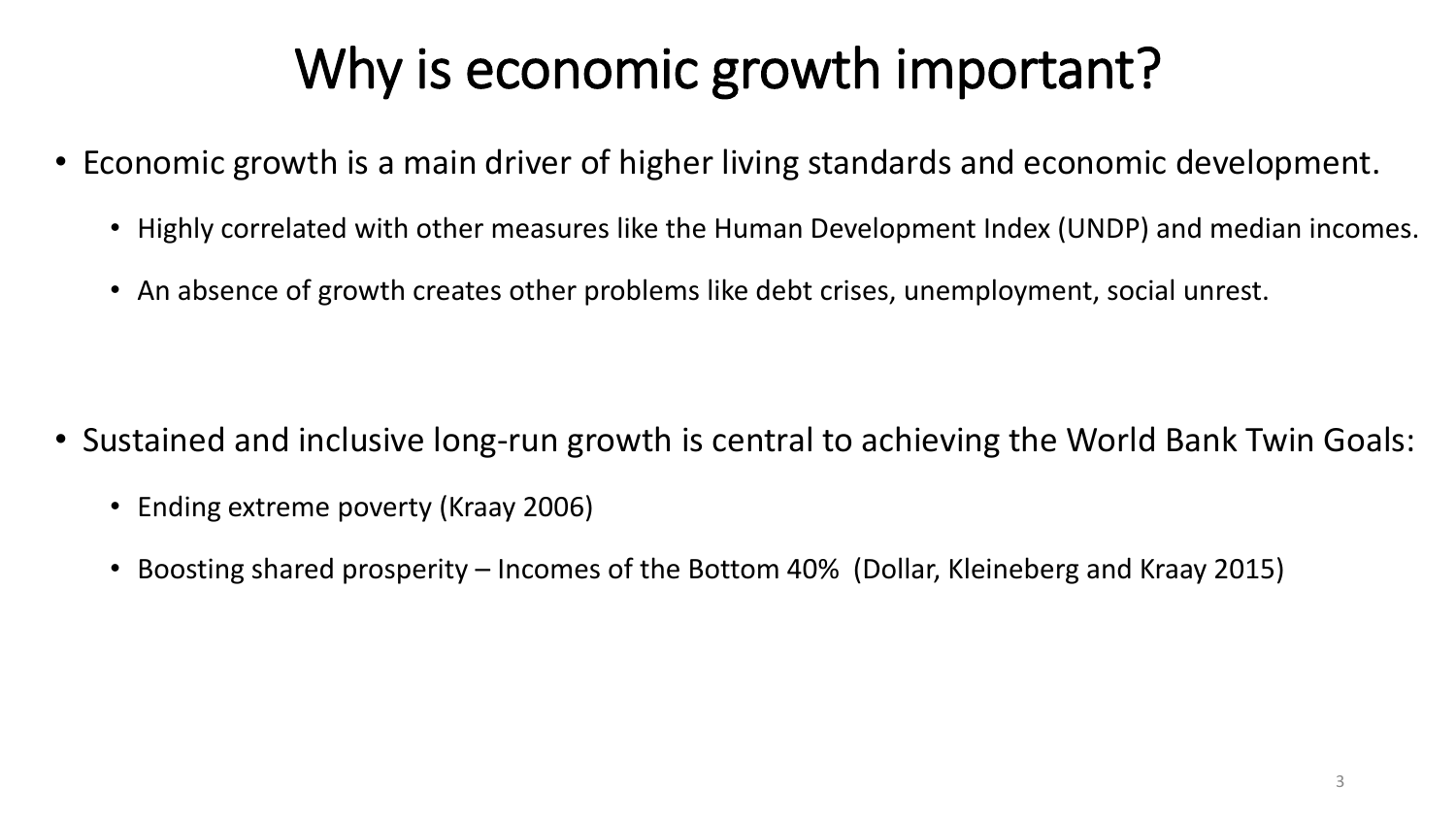### Large countries/regions (>1bn): growth and poverty over past 30yrs

• Average GDP PC growth 1990-2020: 8% China, 4% for India, 0.8% for Sub-Saharan Africa

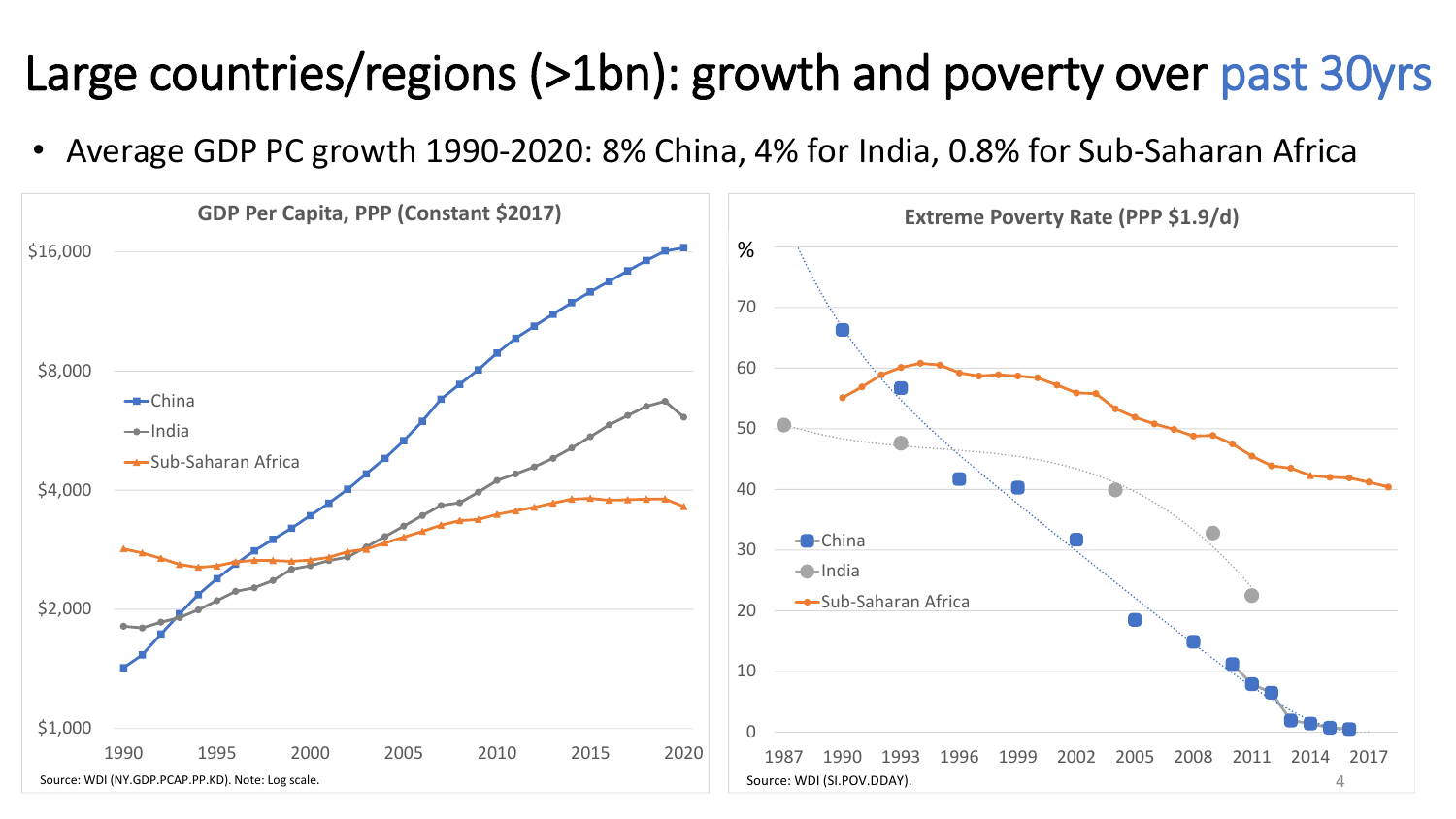# This talk: the Long Term Growth Model (+ extensions)

- Developing countries want to grow at high rates over the next 30 years:
	- What growth rates are feasible?
	- How to achieve growth goals?
- This talk discusses **Long Term Growth Model (LTGM)**
	- Spreadsheet-based toolkit (and papers) to answer these questions
	- Designed for simplicity, transparency, ease-of-use and low data requirements.
	- Long-term focused (other tools like MFMOD or Oxford Model are short-term focused).
- LTGM based on the neoclassical Solow-Swan growth model
	- Savings & investment are key; also productivity (TFP), human capital, demographics, FLFP
- Extensions: TFP, Public investment, human capital (HCI), Natural Resources.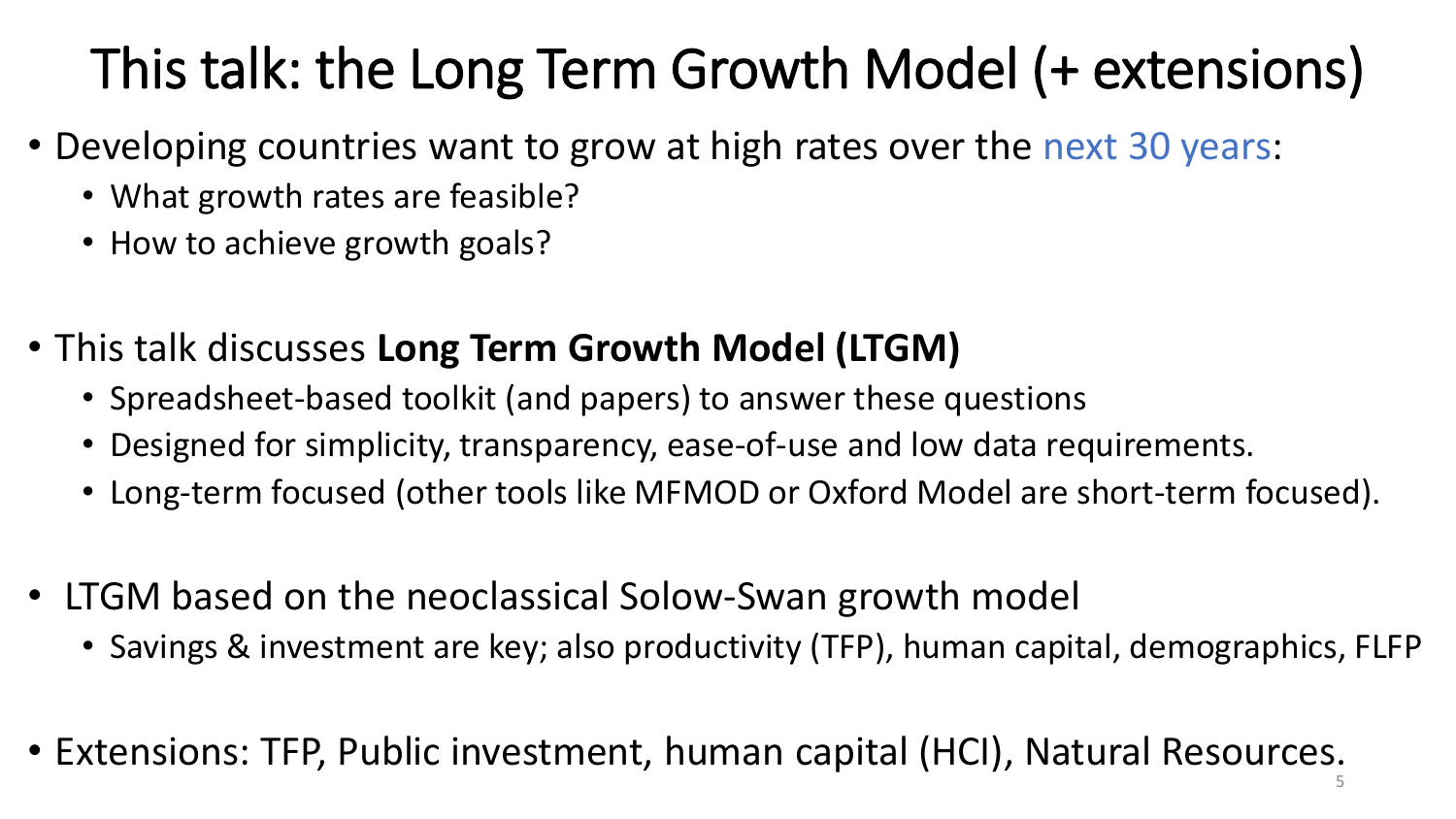## What can we learn from the LTGM about growth? Five takeaways

- 1. Growth performances, constraints and opportunities are *heterogeneous*
- 2. Investment-led growth strategies are *unsustainable* in the long run.
	- Growth rates will fall as due to the diminishing marginal productivity of capital
	- Need to have broad-based growth human capital, productivity, labor force participation.
- 3. Hard to have high investment rates without high *savings rates*.
- 4. Higher public investment yields only a modest boost to growth (no miracles)
	- Boost to growth no larger in low-income than high-income countries, and is transitory.
	- Level of public investment efficiency has *no effect* on impact on growth (if constant).
- 5. Fast growth usually involves fast *productivity* (TFP) growth.
	- Human capital growth important too, but less than TFP and operates with a lag.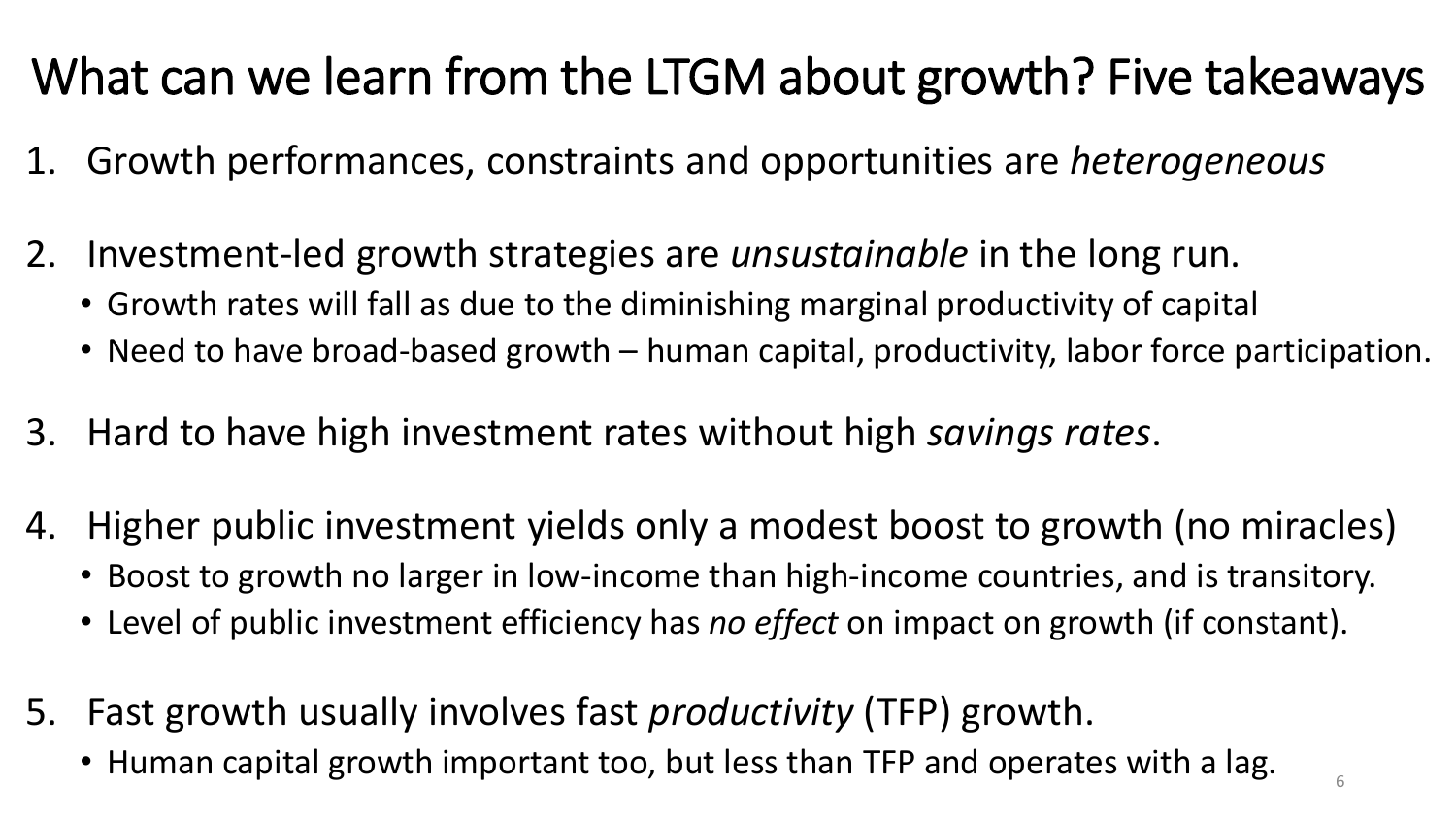# Some examples of work using the LTGM

Used in CEMs, SCDs and other growth work all over the world (around 45 countries):

- **Sub-Saharan Africa:** Cameroon (CEM), Cape Verde (SCD), Central African Republic (CEM), Eswatini, Gabon, Guinea (SCD), Seychelles (SCD), Ghana (SCD), Malawi, South Africa, Ivory Coast, Mauritania, Niger, Zambia (SCD), Żimbabwe
- **South Asia:** Bangladesh, India, Nepal (CEM), Sri Lanka (CEM)
- **Latin America & Caribbean :** Argentina, Brazil, Costa Rica, El Salvador, Guatemala, Honduras, Nicaragua, Panama, Peru
- **East Asia & Pacific:** Cambodia, Korea, Laos, Malaysia, Philippines, Vietnam, Thailand
- **Europe and Central Asia:** Azerbaijan (CEM), Armenia (SCD), Bosnia, Bulgaria, Georgia (SCD), Kyrgyz Republic (SCD), Tajikistan (CEM)
- **MENA:** Egypt (CEM), Syria
- **Honduras, Panama, Peru, Zambia, Bangladesh, Malaysia, Cambodia** –Training for govt officials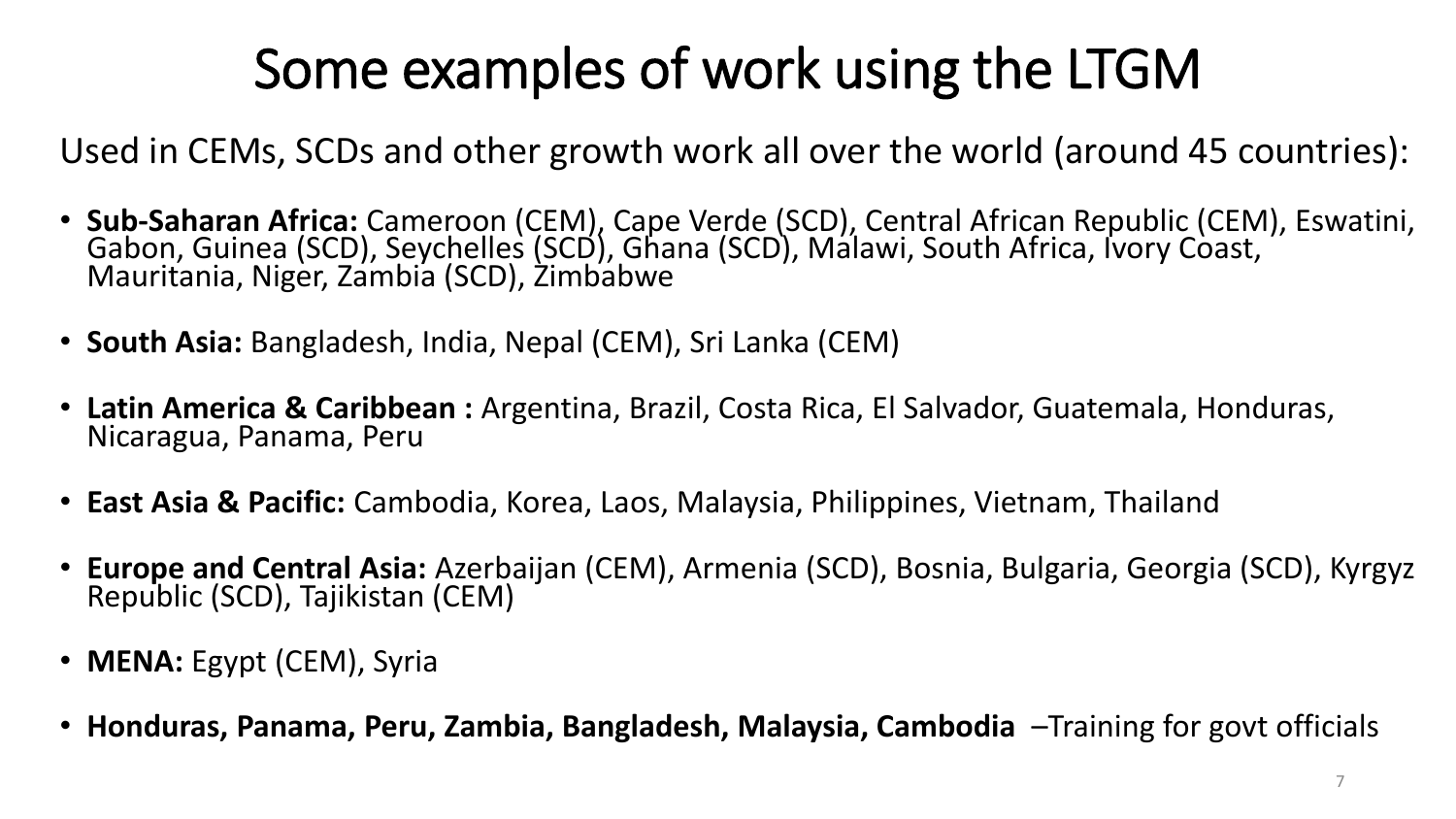# LTGM developed by team as DEC-MTI partnership

### **co-TTLs:**

Norman Loayza

Steven Pennings

Financial support from Korean Trust Fund.

All LTGM papers and toolkits can be freely downloaded at: [www.worldbank.org/LTGM](http://www.worldbank.org/LTGM) **Team:**

- Spreadsheet & model development:
	- Jorge Guzman and Leonardo Garrido.
- Early versions: Constantino Hevia
- LTGM Extensions: Sharmila Devadas, Young Kim, Fabian Mendez, Arthur Mendes.
- MTI coordination & support: Vinaya Swaroop
- Data analysis: Diego Barrot and Federico Fiuratti
- Feedback from dozens of country economists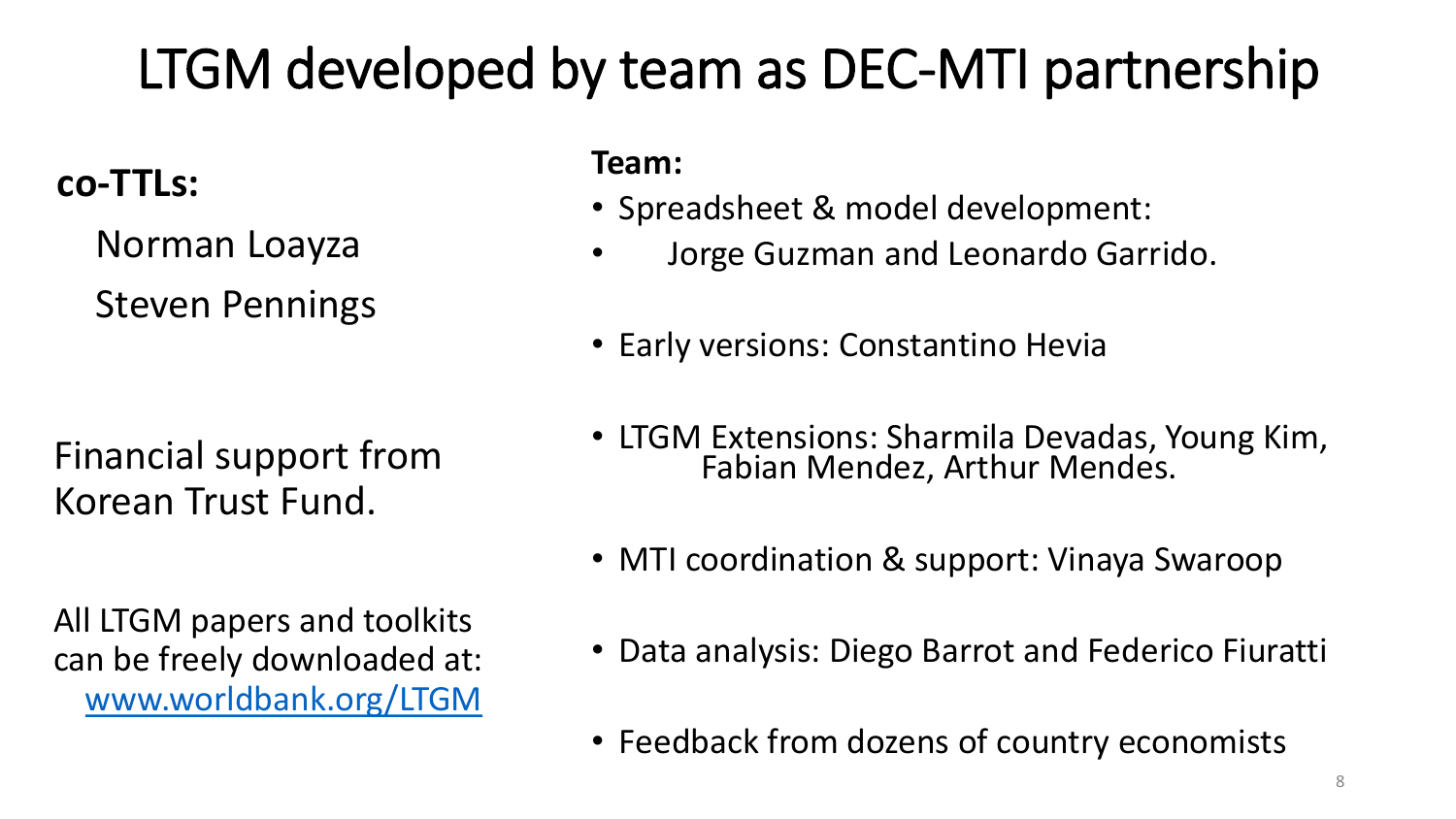# Questions we try to answer (and not answer)

- **Do** try to answer:
	- What growth rates *if* trends in growth fundamentals continue (business as usual)?
	- What growth rates are feasible?
	- How can countries boost long term growth (in terms of growth fundamentals)?

- **Not** try to answer:
	- What growth rates *will* occur?  $\rightarrow$  Difficult to forecast long-run growth
	- Possible growth paths in short term?  $\rightarrow$  LTGM wrong type of model (no demand side)
	- What *specific policies* will boost growth? → Country context & lack of exogenous policies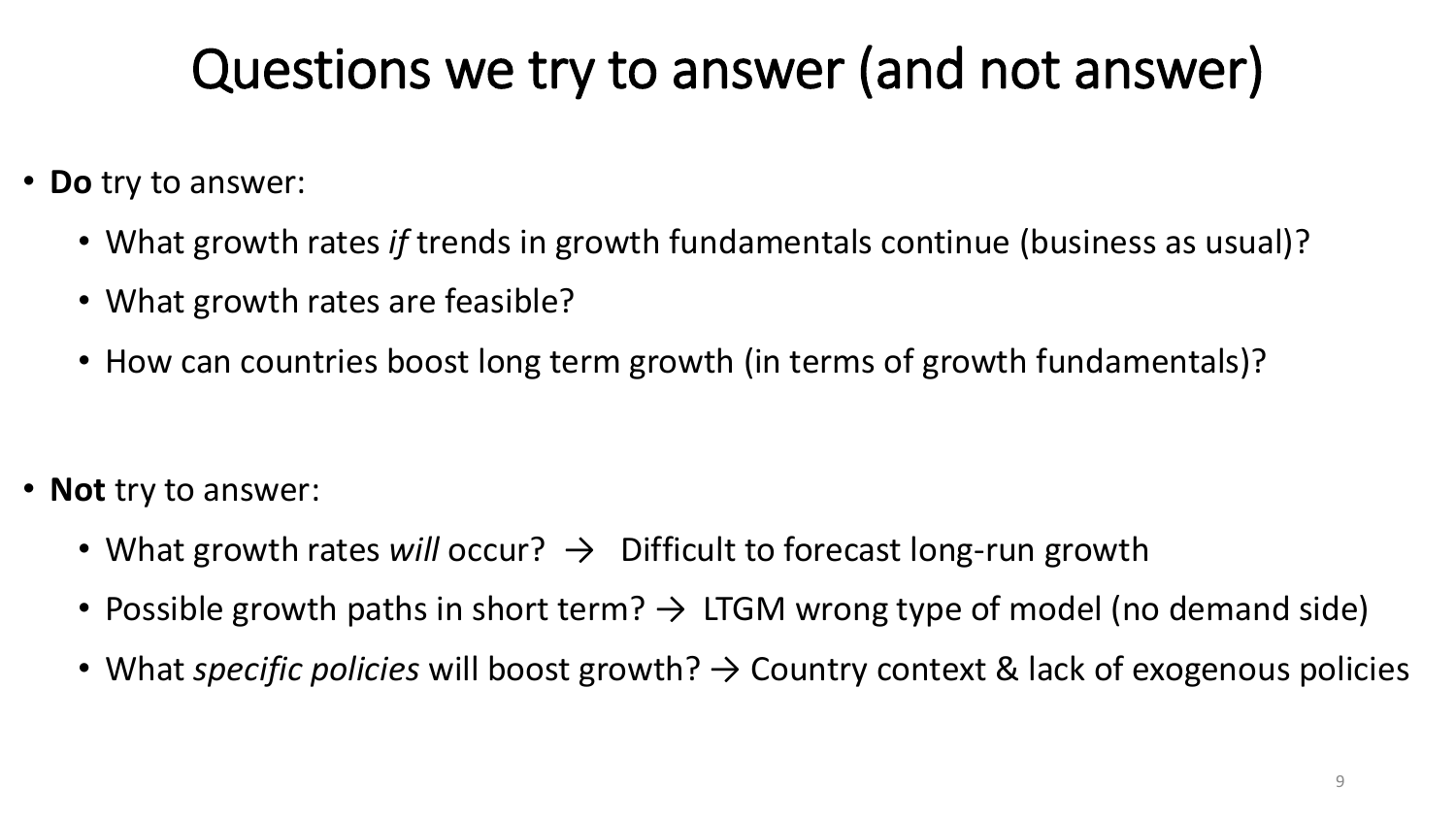# LTGM Conceptual Approach

Policies  $\rightarrow$  "Solow growth fundamentals"  $\rightarrow$  Growth

(1) Country-specific analysis (trends/micro studies/judgement)

(2) LTGM

1. Country economists & counterparts to analyze country-specific constraints

• Also bring in country-specific studies (e.g. firm-level TFP)

2. The LTGM conducts "future growth accounting" – *proximate* determinants

- Use the minimum amount of theory  $\rightarrow$  makes the relationship more robust.
- Modelling forces us to be explicit about assumptions, mechanism and dynamics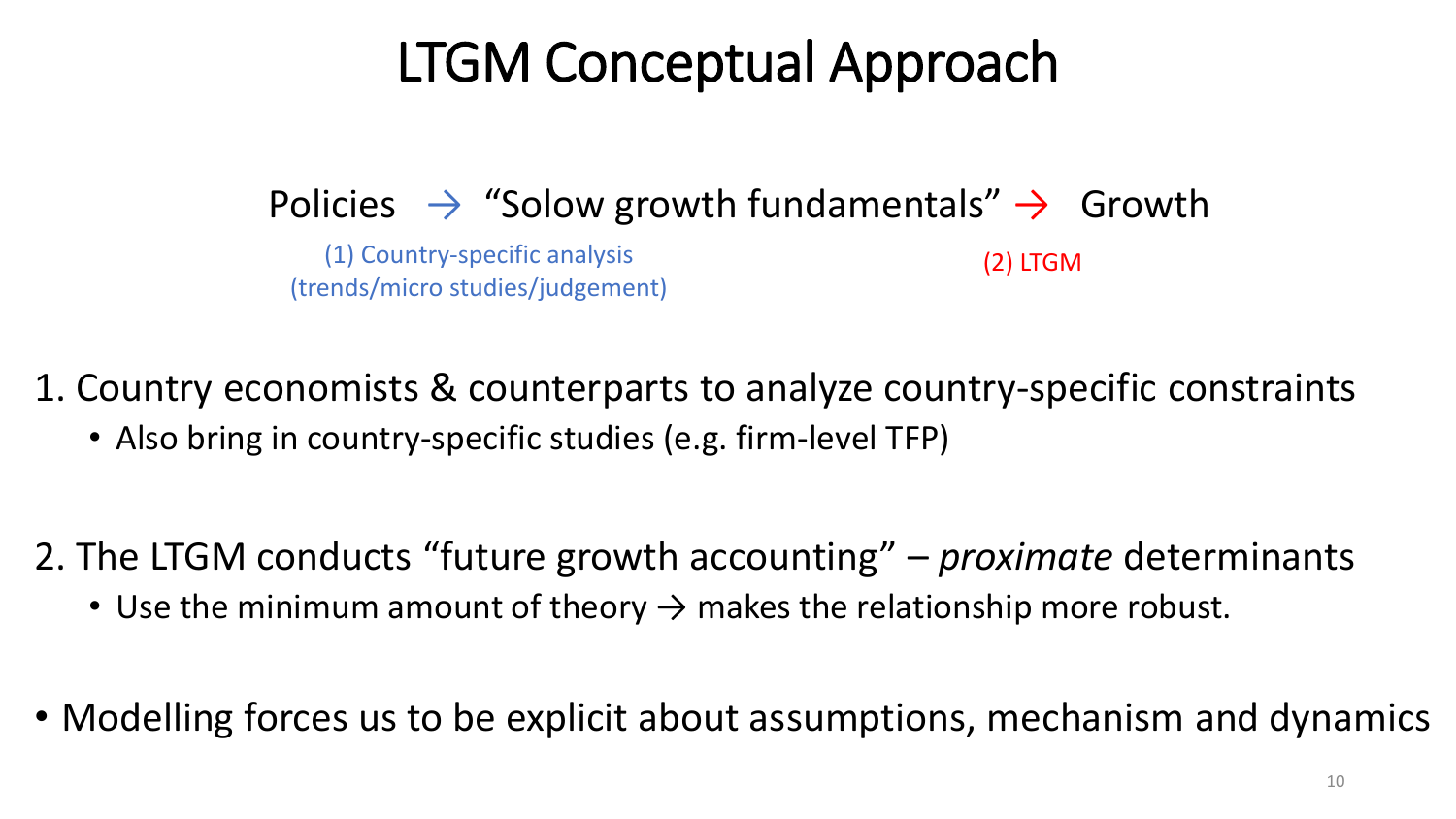### Outline of the rest of the talk *Part 1: Long Term Growth Model (LTGM) (basic version) Part 2: Extensions to the basic LTGM (Overview)*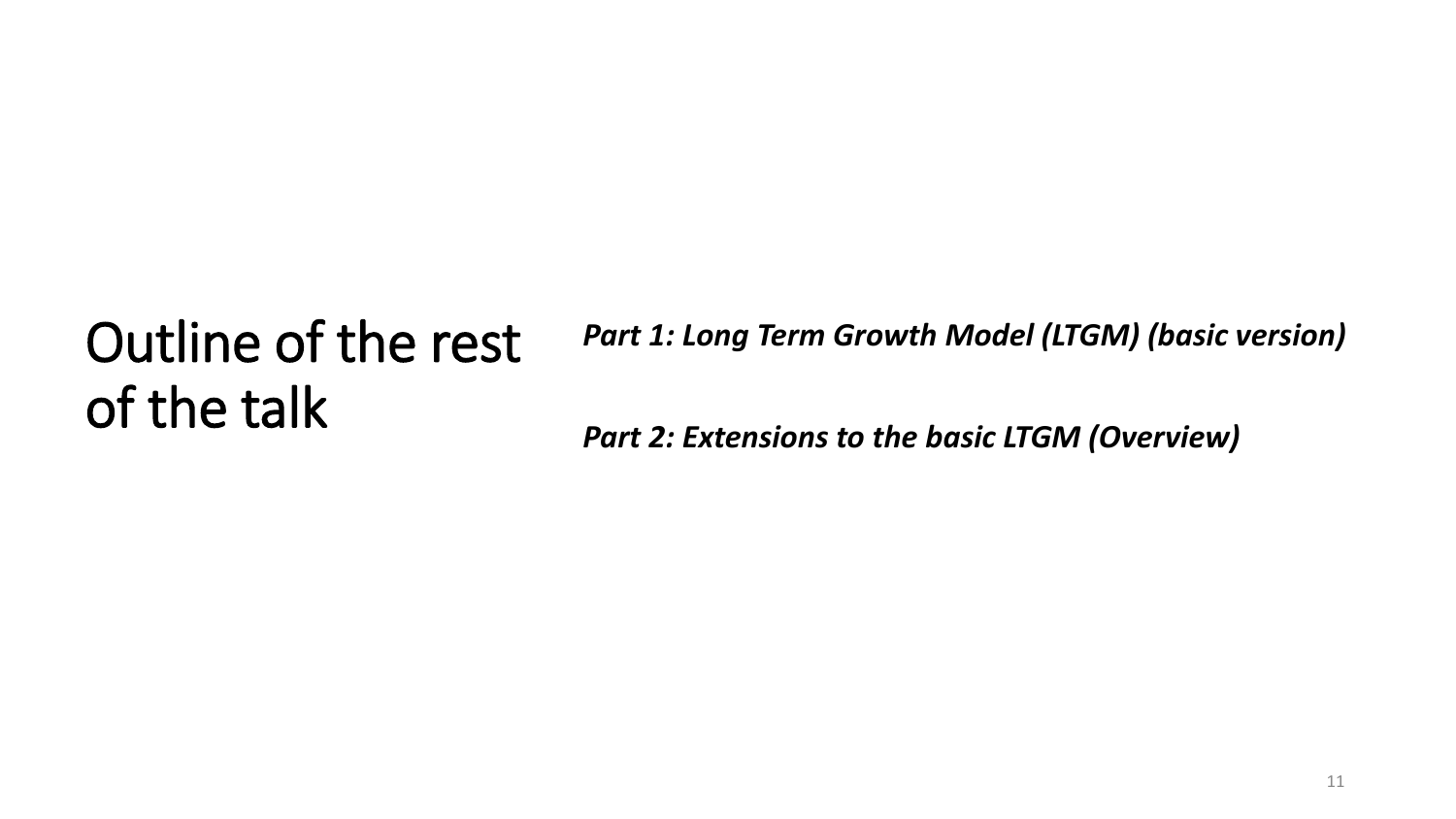- *Model Overview*
- *Common results*

## 1. The basic LTGM

- *Using the model*
- *The effect of growth on poverty*
- *Policy application to long run growth in Cambodia*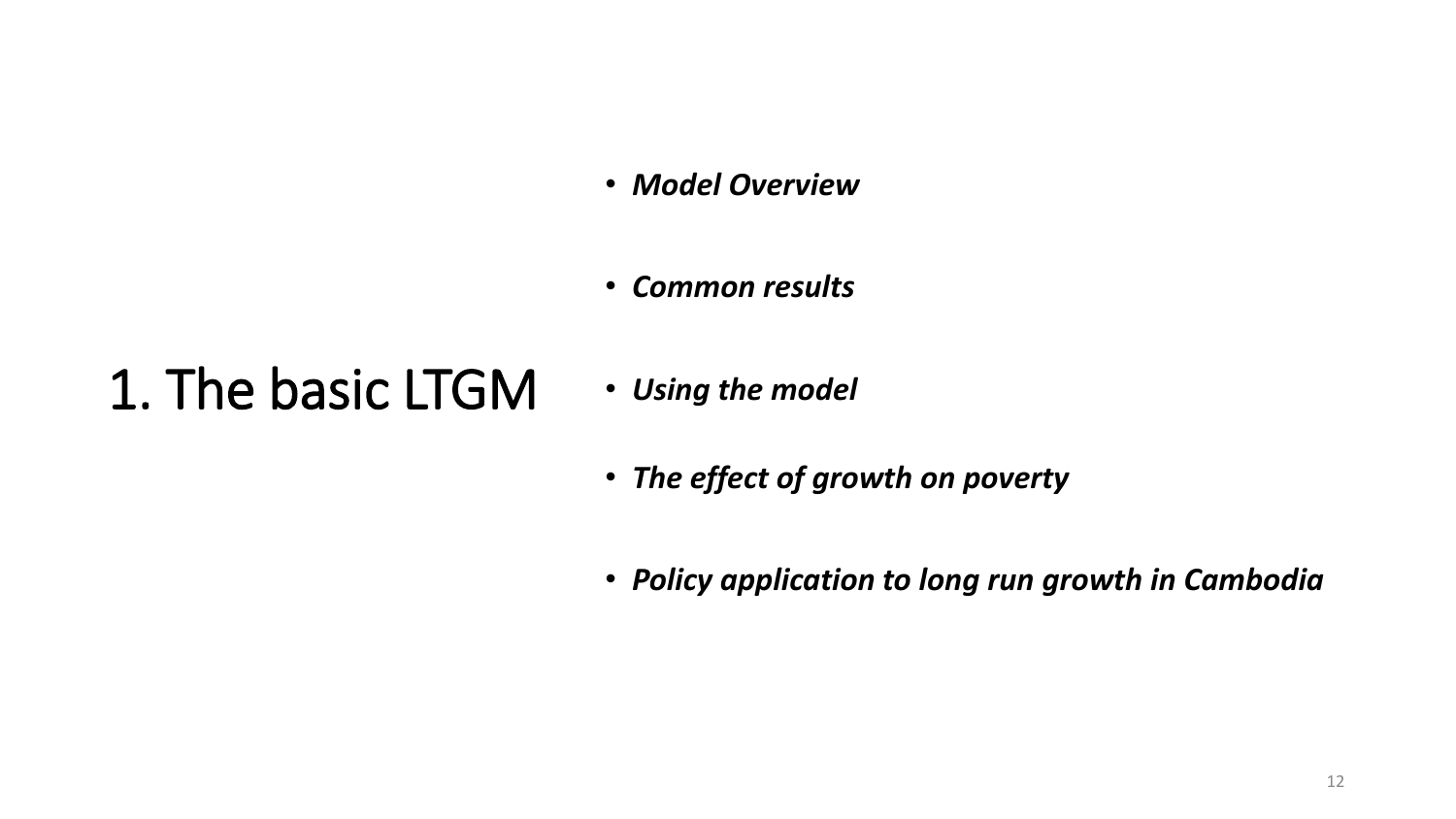## A Simple Model with 3 building blocks

1. Production Function

$$
Y_t(GDP) = A_t K_t^{1-\beta} (h_t L_t)^{\beta}
$$

2. Capital Accumulation

$$
K_{t+1} = (1 - \delta)K_t + I_t
$$

3. Demographics and Labor Market (for GDP Per Capita,  $y_t^{PC}$ ):

$$
\mathbf{y}_t^{PC} = \frac{Y_t}{N_t} = \left[\frac{Y_t}{L_t}\right] \frac{L_t}{W_t} \frac{W_t}{N_t} = \left[A_t k_t^{1-\beta} h_t^{\beta}\right] \rho_t \omega_t
$$

( $A_t$ : TFP;  $K_t$ : capital stock ,  $h_t$ : human capital per worker;  $L_t$ : number of workers;  $I_t$  investment) ( $W_t$ : working-age pop;  $N_t$ : total pop.;  $\rho_t$ : labor participation rate;  $\omega_t$ : working-age-pop. to pop. ratio;  $k_t$ : capital/worker) 13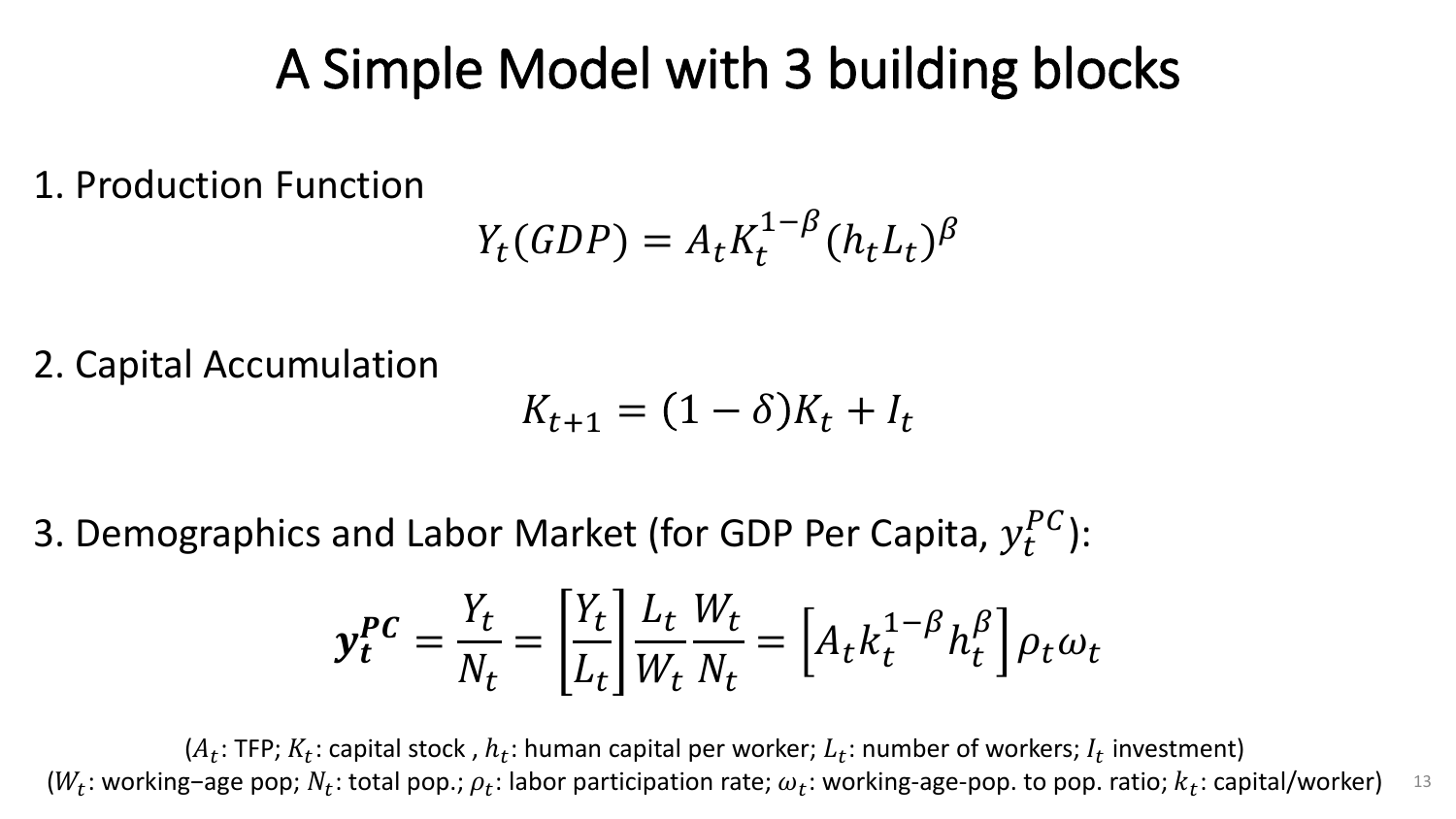## Growth Drivers



- Common policy message (1): investment-led growth [by itself] is not sustainable in long run
	- K/Y increases over time because of higher rates of investment
	- Leads to a fall in MPK =  $1-\beta$  $K_t/Y_t$ (diminishing returns)
		- Each extra unit of investment adds less to growth than the previous one
		- Investment-led growth rate will fall over time
	- **Policy advice:** Investment to be accompanied by other sources (e.g., human capital, TFP, LF participation) – a broad-based growth strategy.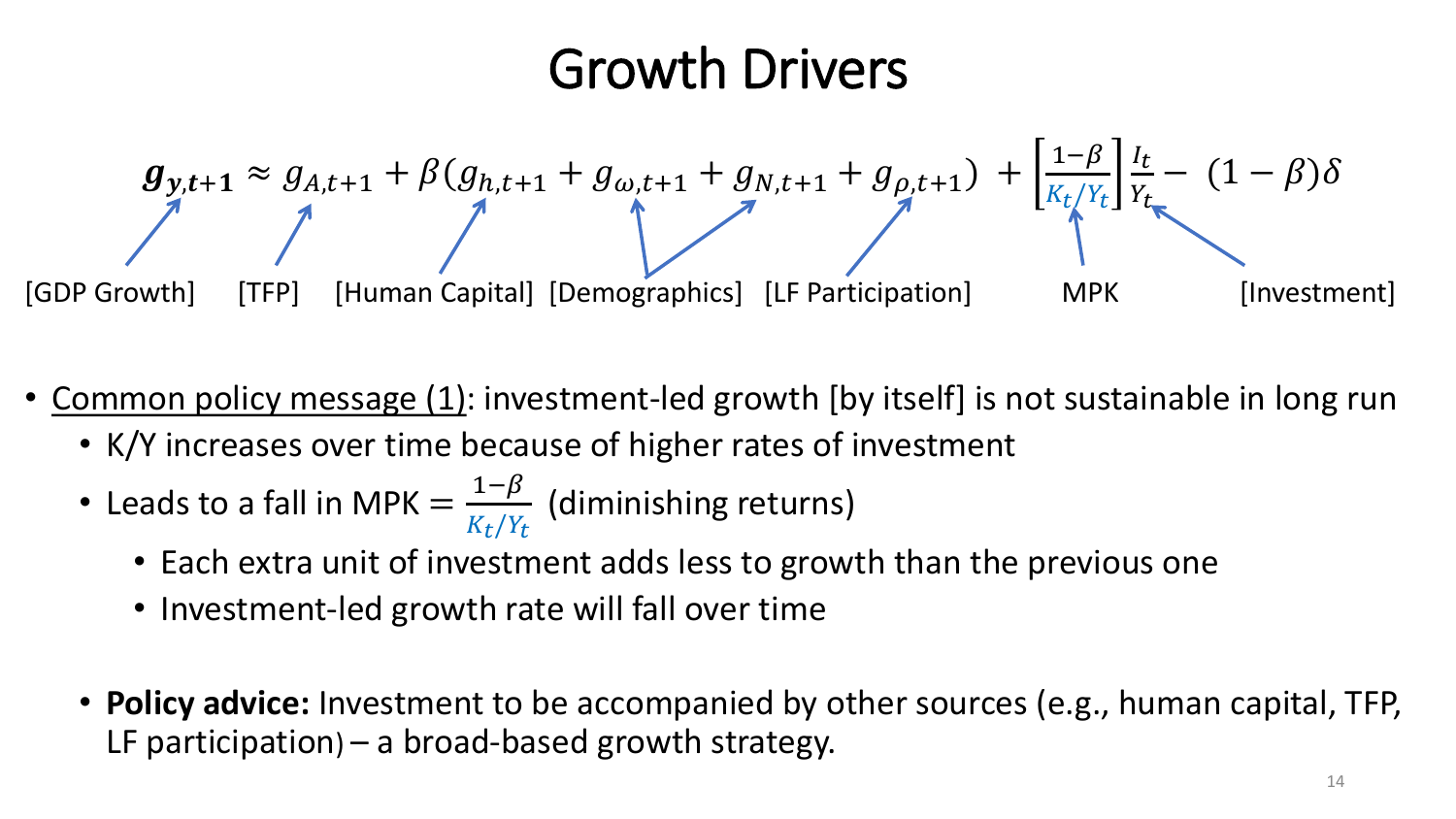## How to fund investment?



Current Account Deficit and External Debt approximation (assuming  $\Delta NFA_t \approx 0$ )

$$
\frac{CAD_t}{Y_t} \approx \frac{FDI_t}{Y_t} + \frac{D_t}{Y_t} - \frac{D_{t-1}/Y_{t-1}}{(1+g_t^Y)}
$$
  
Foreign Direct Inv.  
Change Total External Debt

• Common policy message (2): need to increase savings or attract FDI to fund investment plans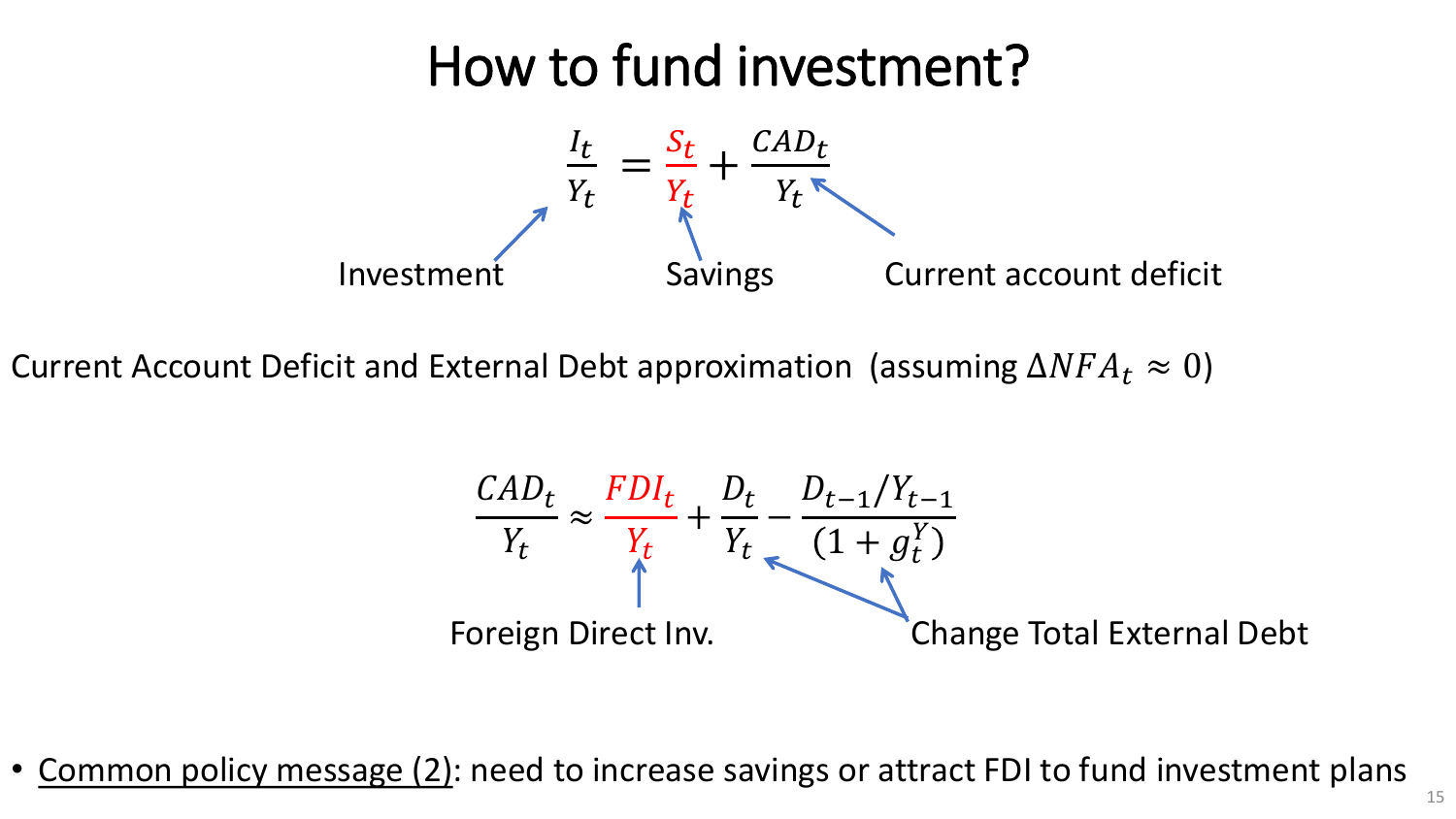### **Saving and Investment**

Average, 1980-2008



Source: Hevia & Loayza (2012)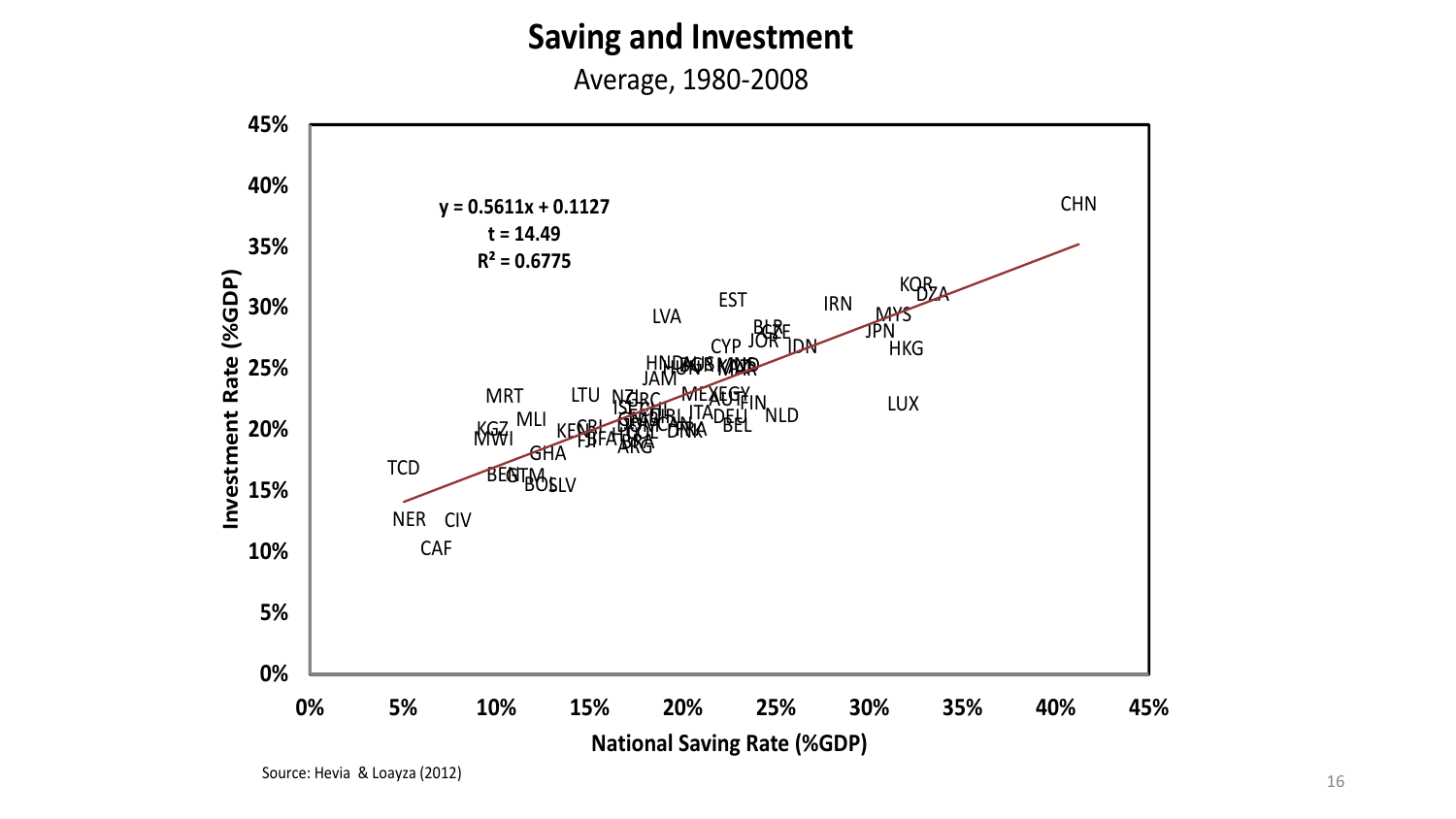# Using the Basic LTGM: 3 Steps

1. **Calibration:** three variables:  $\beta$  (labor share),  $\delta$  (depreciation) and  $K_0/Y_0$ 

- Increases in  $\beta$ ,  $\delta$ ,  $K/Y$  make fast growth more difficult. Can usually calibrate from PWT (preloaded)
- 2. **Baseline:** Choose future paths of growth drivers (Solow fundamentals):
- TFP, Human Capital, Demographics (e.g. from UN) using trends or peer countries
- Calibrate a path for investment– based on trends, peers or constraints (Submodel 1)
	- $\rightarrow$  Generates "business as usual" baseline path for Growth, GDPPC, and poverty
- 3. **Scenarios:** Change growth drivers (TFP, HC, Inv etc) to see how growth and poverty respond

Other exercises:

- Start with a growth/poverty target, and calculate required investment to reach (Submodel 2)
- Start with a savings/debt constraint (rather than investment) and calculate growth (Submodel3)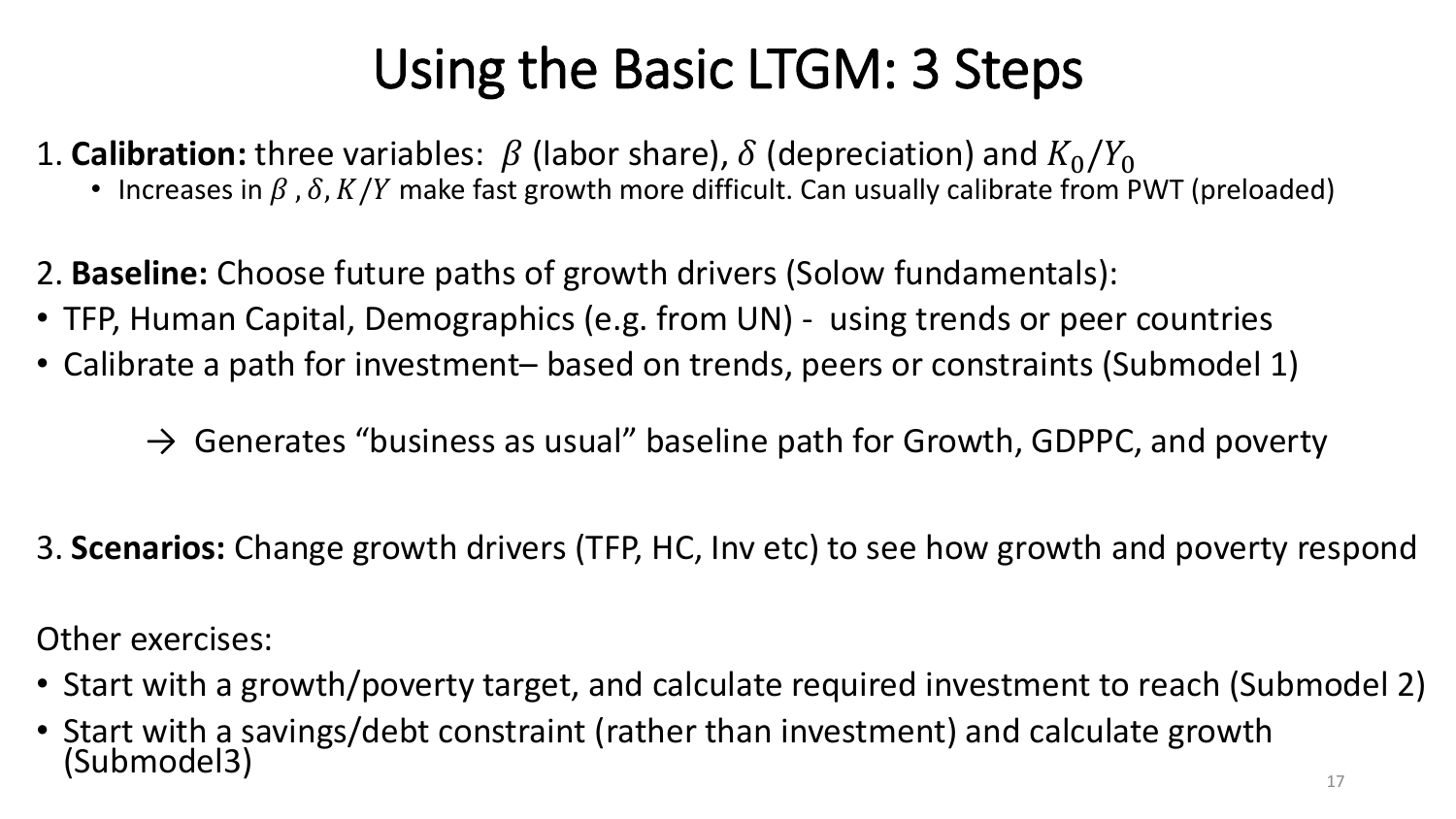# Growth and Poverty

- Policymakers want to know how growth will affect poverty rates:
	- Usually complicated as need microdata on whole income distribution for all countries
- LTGM uses log-normal approx. of income distribution, requires only 2 data points:
	- Initial poverty rate and Gini coeff. inequality
	- Lopez & Serven (2006) "well approximated"
- If unchanged Gini, 5% growth increases all incomes by 5% - distribution shift right
- Larger effect of growth on poverty if
	- More people near poverty line
	- More equal income distribution (lower Gini)



Source: World Bank (2015)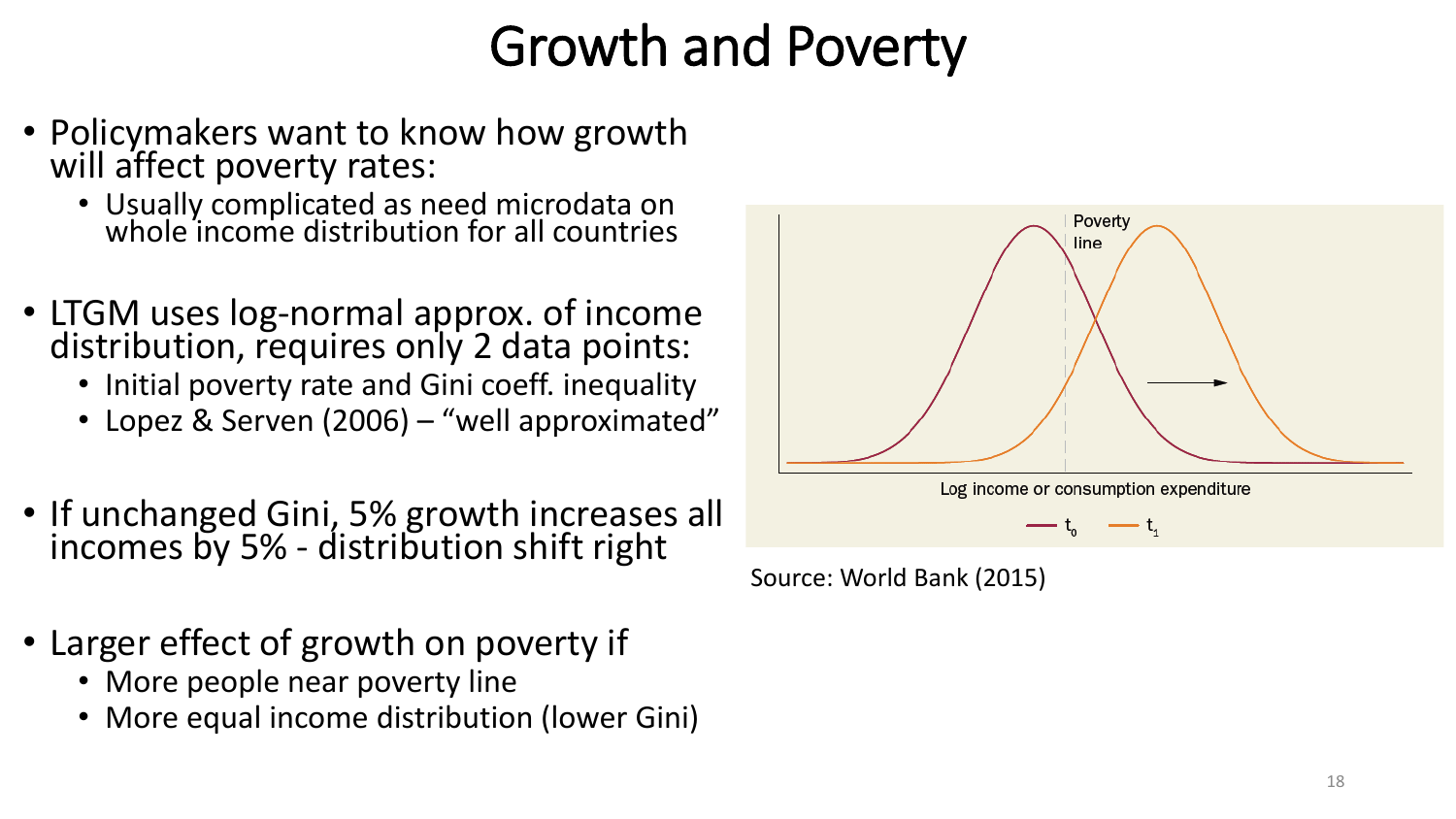# Application: Long run Growth in Cambodia (2018)

- **Context:** GDPPC growing strongly (≈5%) surrounded by countries with robust growth.
- **Goals:** Cambodian govt had ambitious growth goals (relative to  $\approx$  \$1200 in 2017):
	- Upper Middle Income (≈\$4000pc) by 2030.
	- High income country (≈\$12000pc) by 2050.
- What rates of growth under current trends ("business as usual")?
- **Calibrated:** Solow fundamentals to historical averages e.g. Inv/GDP 20-22% (also TFP, HC etc)
- **LTGM Simulation:** baseline growth is rapid, but falls short of ambitious growth targets.

### FIGURE S15: Cambodia GNI PC Level



Source: World Bank (2018)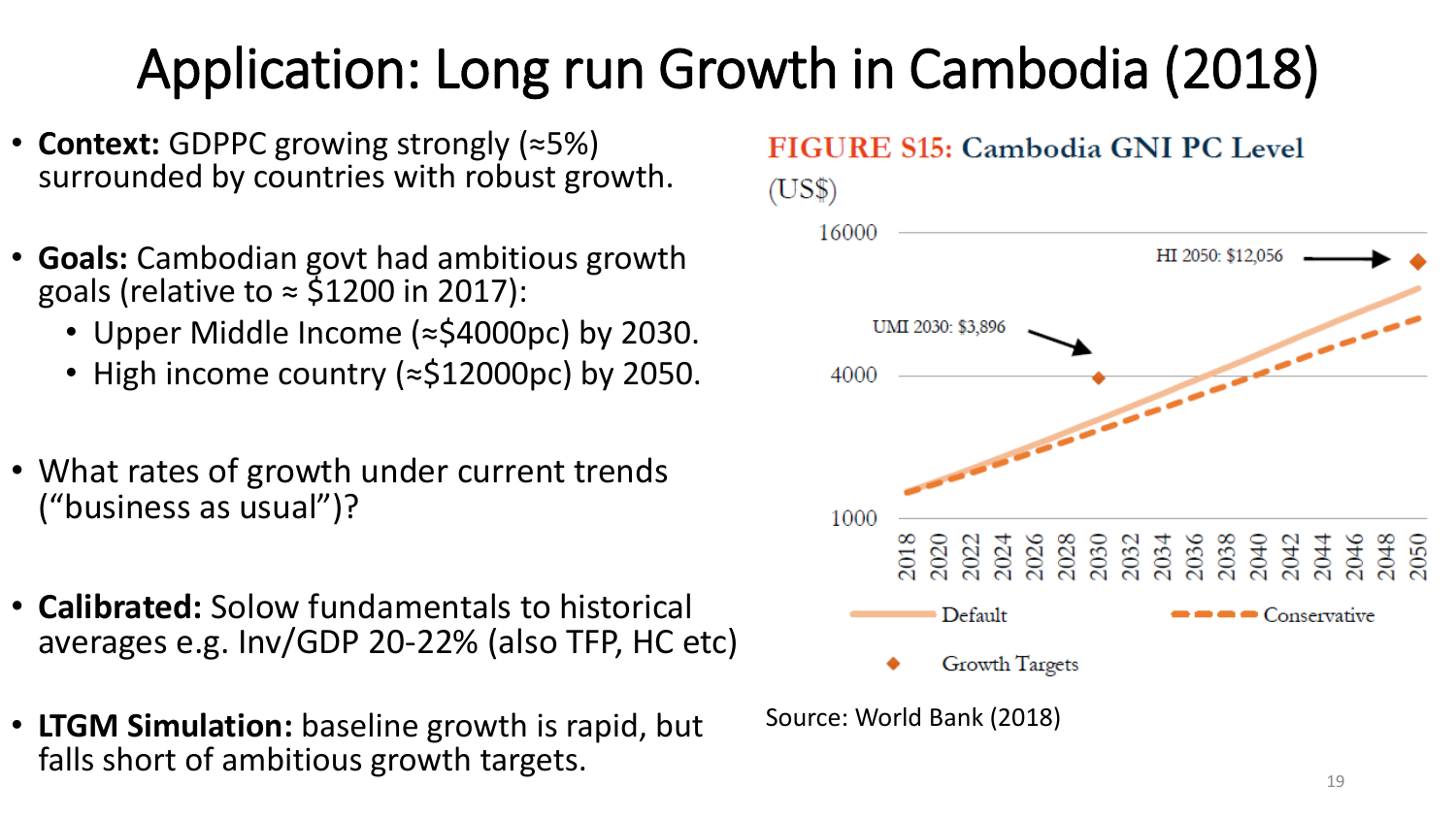## What growth rates are feasible? How to achieve growth goals?

- Human Capital & TFP growth already fast in baseline
	- Maintaining that pace already challenging
- But some peer countries had higher investment:
	- "Investing like Korea" scenario  $\rightarrow$  33% Inv/GDP (v. ambitious)
	- "Investing like Malaysia" scenario  $\rightarrow$  28% Inv/GDP
- Challenges:
	- 1. High investment can become less effective over time at boosting growth (lower MPK, higher [marginal] ICOR)
	- 2. How fund investment? Peer countries have much higher savings rates (Cambodia S/Y≈10%).
	- 3. High investment can overheat economy.

FIGURE S24: Malaysia and Korea: Savings and Current Account Balance (percent of GDP) 20+years pre-Asian Financial Crisis\*

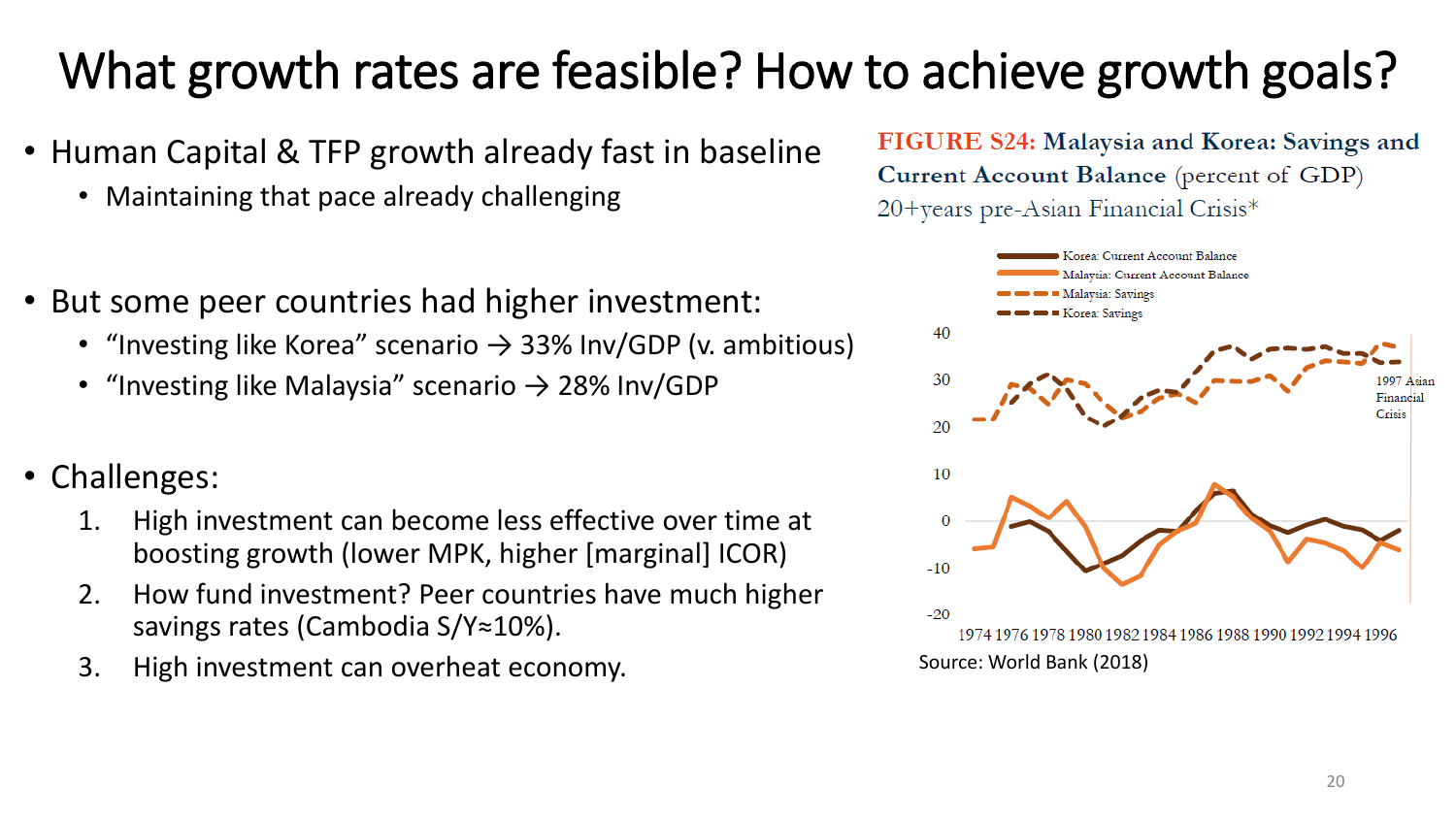# Scenario results and Policy Options

- 2030 target difficult to reach, even with the most optimistic assumptions
	- Suggest less ambitious 2030 target.
	- Focus on sustaining growth and avoiding imbalances
- 2050 target is possible, but only with much higher long run investment and savings.
	- Reforms to encourage financial sector development and improving business environment

### FIGURE S17: Cambodia GNI PC Level

(with Korean investment rates from 2030)

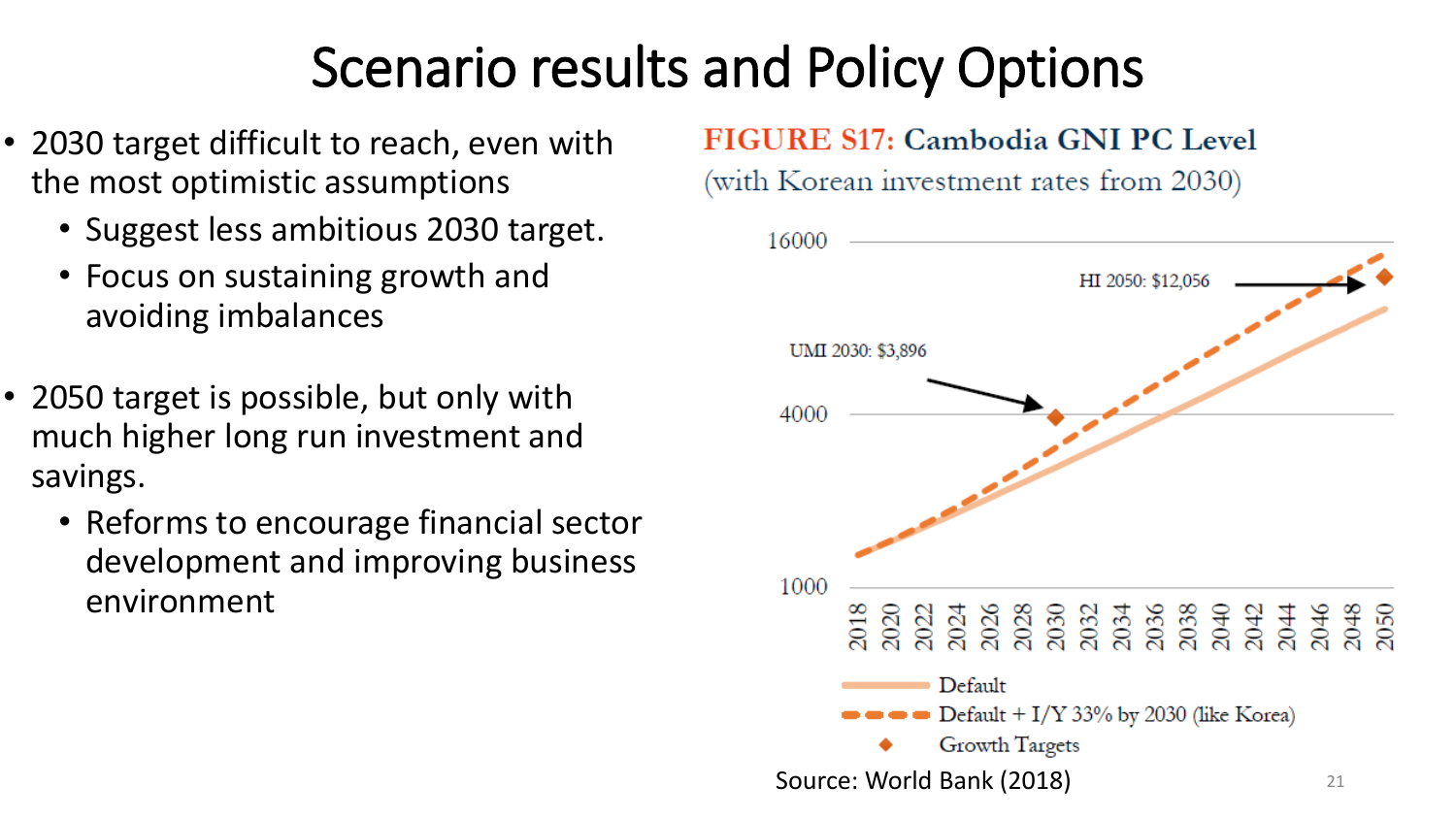**2.1 TFP Extension**  $Y_t(GDP) = A_t K_t^{1-\beta} (h_t L_t)^{\beta}$ 

# Part 2. Extensions to the basic LTGM (overview)

*2.2 Public Capital* () =

$$
Y_t(GDP) = A_t K_t^{1-\beta} (h_t L_t)^{\beta}
$$

**2.3 Human Capital**  $Y_t$ 

$$
H_1(GDP) = A_t K_t^{1-\beta} (h_t L_t)^{\beta}
$$

2.4 Natural Resources  $Y_t(GDP) = A_t K_{0,t}^{1-\beta} (h_t L_t)^{\beta} + p_t^{oil} Q_t^{oil}$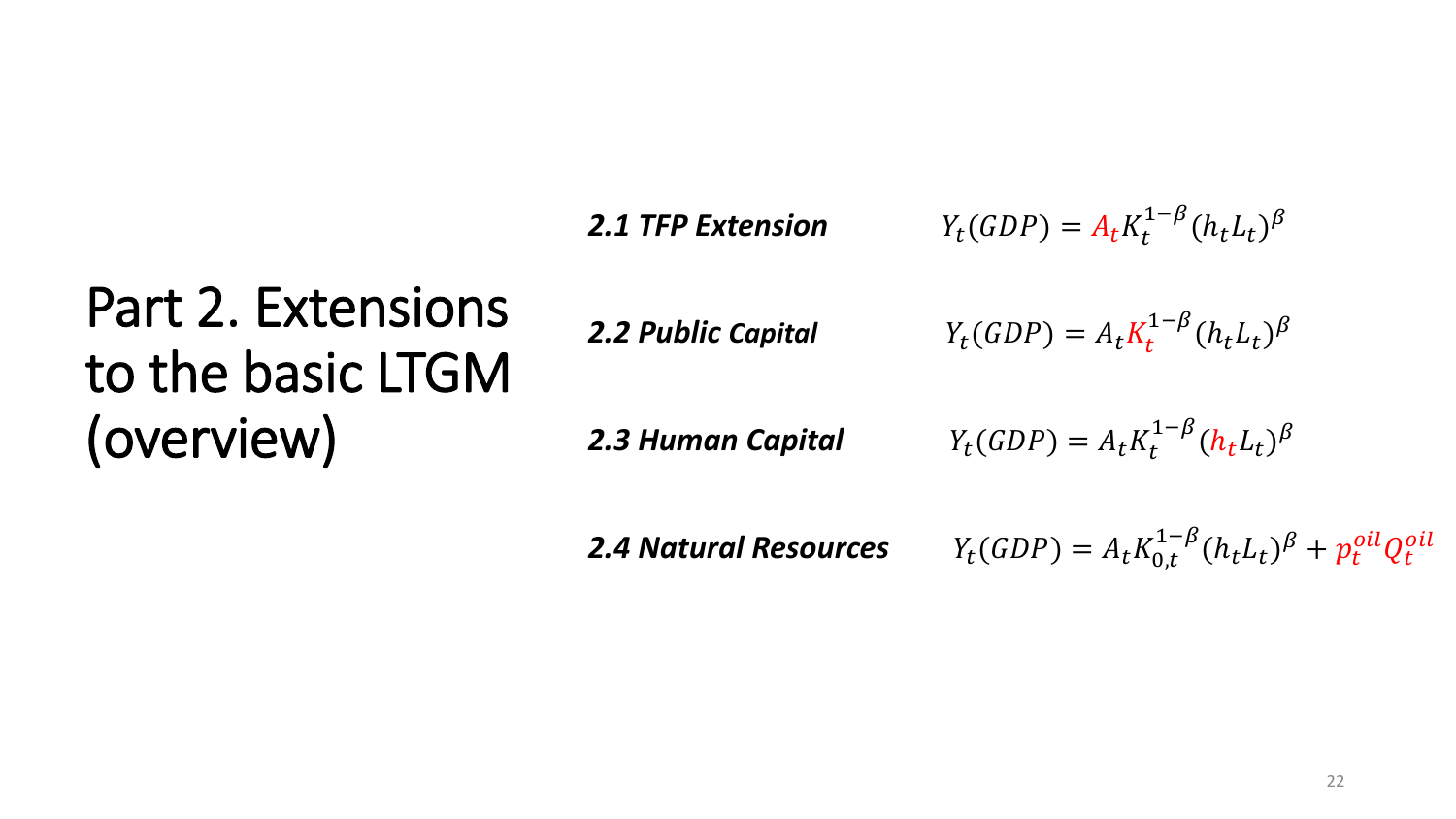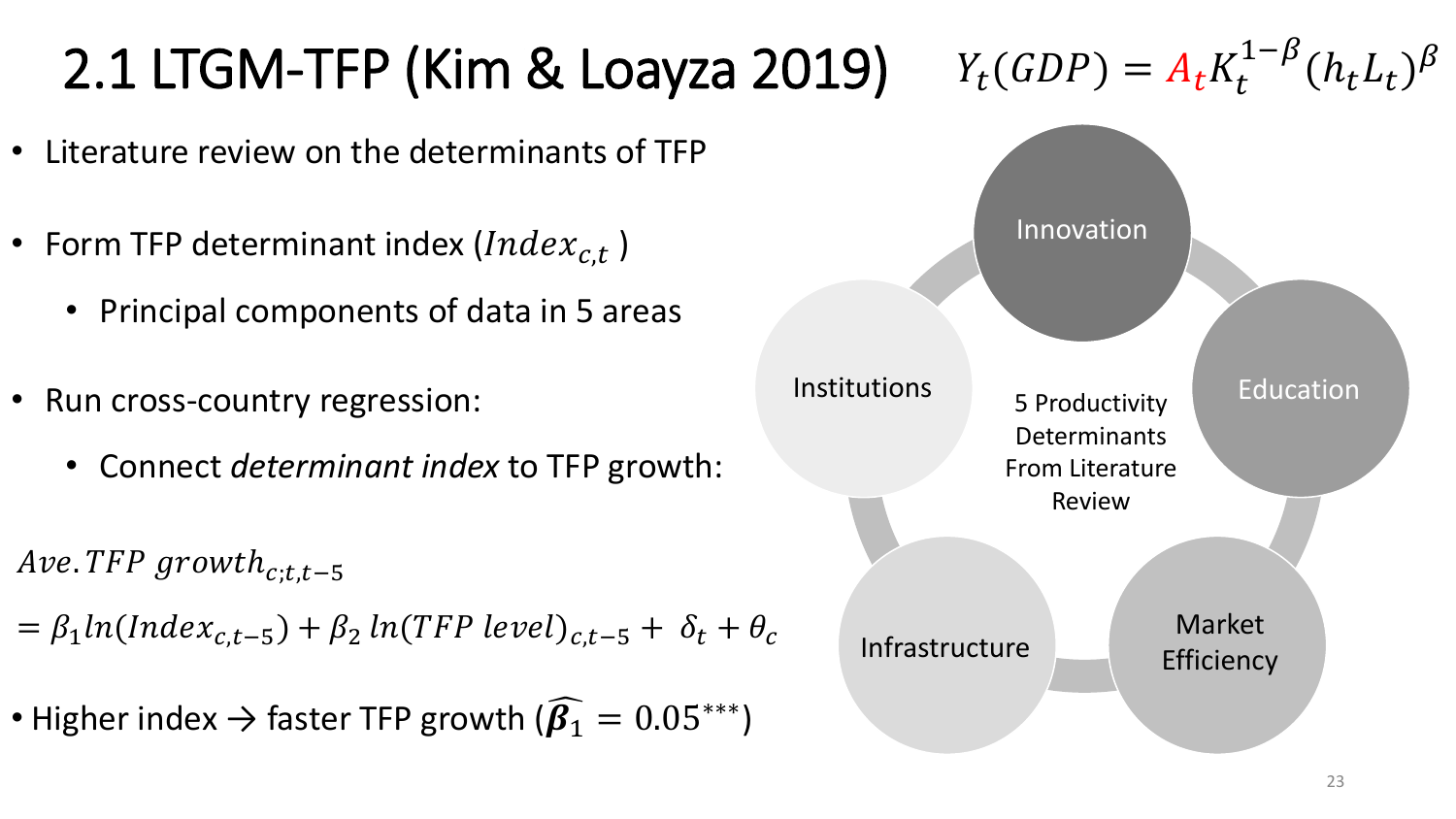# Example: increasing determinant index to regional leader

- **Scenario:** increase determinant index to the regional leader over 15 years.
- **Result:** Substantial TFP Growth by t+15:
	- 2-2.5% in EAP & SSA
- **Growth:** TFP growth path  $\rightarrow$  main LTGM
	- SR: boost GDP growth one-for-one
	- LR: 1.5-2 times (incl. effect via K)

| <b>Region</b>                     | <b>Highest Index in 2014</b> |
|-----------------------------------|------------------------------|
| East Asia & Pacific (EAP)         | South Korea                  |
| Europe & Central Asia (ECA)       | Czech Republic               |
| Latin America & Caribbean (LAC)   | Chile                        |
| Middle East & North Africa (MENA) | <b>United Arab Emirates</b>  |
| South Asia (SAR)                  | India                        |
| Sub-Saharan Africa (SSA)          | South Africa                 |

Figure 7. Simulated average TFP growth rate by region with the scenario that a country increases its overall determinant index to the highest index among developing countries in its region over 15 years



Source: Kim and Loayza (2019)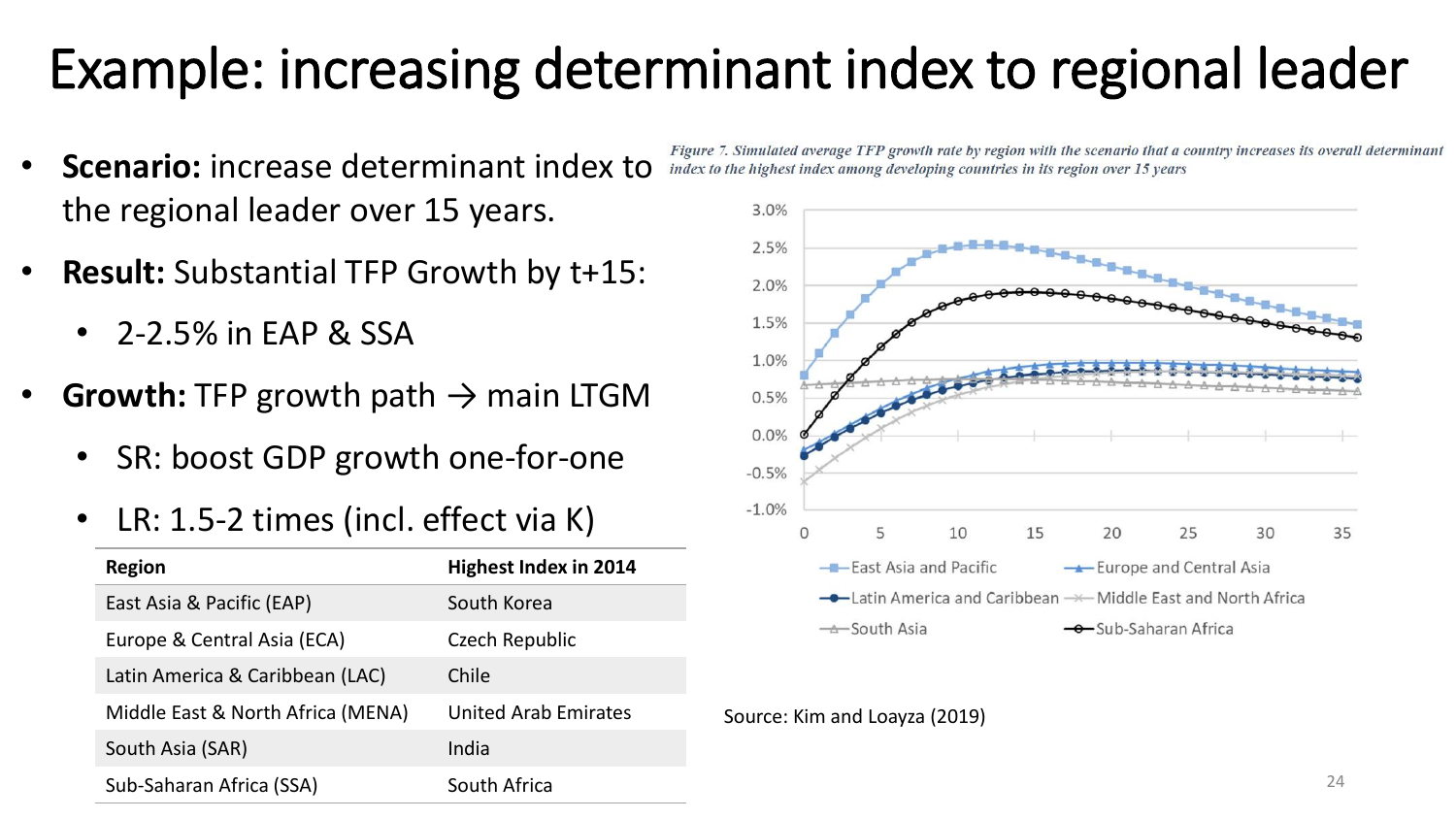# 2.2 LTGM-Public Capital (Devadas & Pennings 2018)

- Public capital ("essential infrastructure") thought to boost productivity of other factors.
- Modify production function for infrastructure services  $S_t$  provided by public capital  $K_t^G$  :

$$
Y_t = A_t S_t (K_t^P)^{1-\beta-\phi} (h_t L_t)^{\beta} \quad \text{where} \quad S_t = [\theta_t K_t^G]^{\phi}
$$

• Allows for lower "efficiency"  $(\theta_t$ <1) of public investment (corruption etc)

• Level of efficiency  $\theta$ <1 has *no effect* on impact of public inv. on growth (Berg et al 2015)

$$
g_{Y,t+1} \approx \dots + \left[\frac{\phi}{\theta_t K_t^G / Y_t}\right] \frac{\theta_t^N I_t^G}{Y_t}
$$

Less new

 $K_G$  built

Greater need for  $K_G$  :  $\Theta$ <1 increases  $MPK_G$  25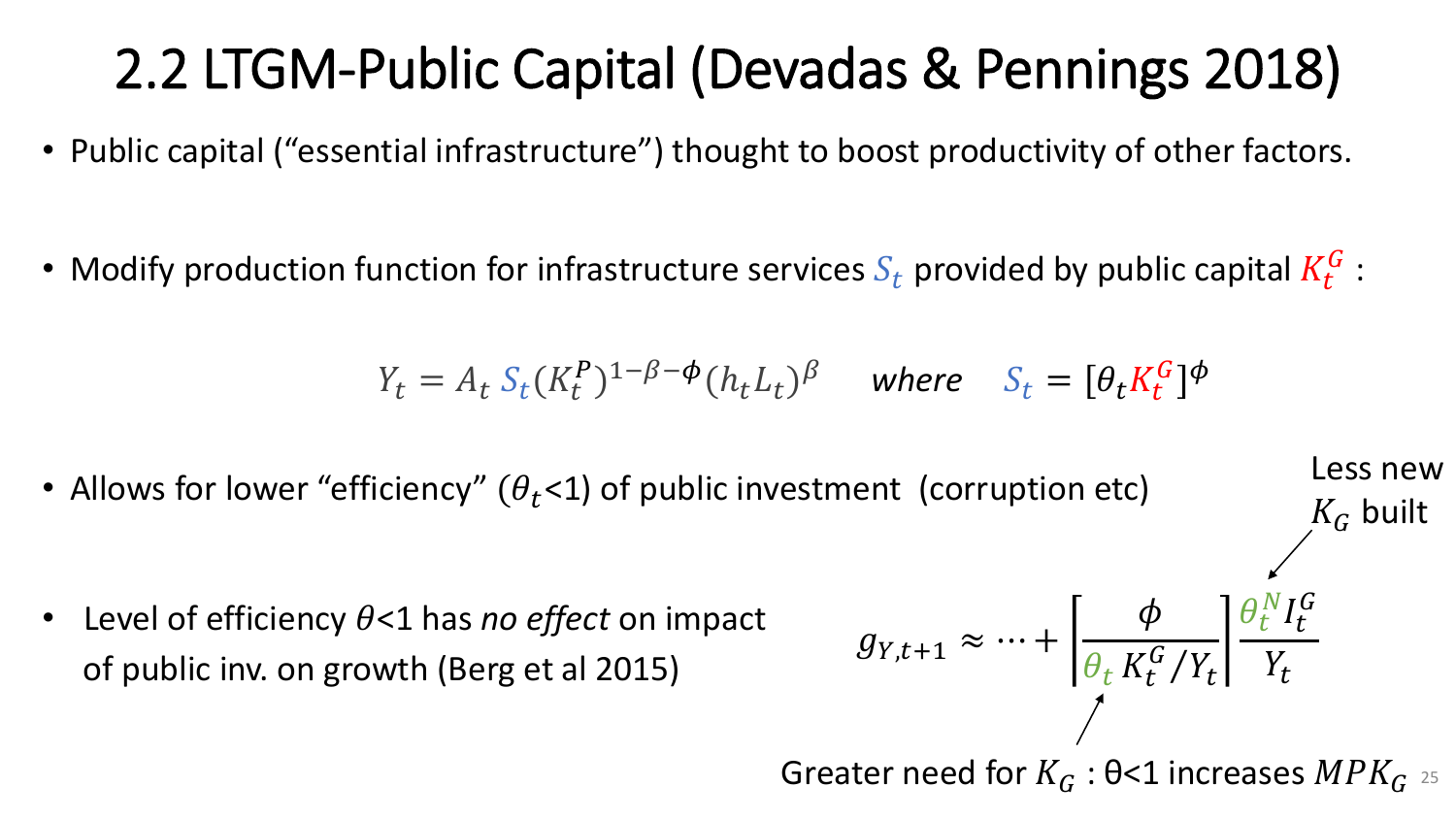# LTGM-Public Capital: Main Findings

- Permanent 个public investment provides **modest** boost to growth.
	- ↑0.15-0.2ppt in short run (excluding multiplier effects).
- Boost to growth is **temporary** (falling MPK for public capital)
	- 0.05-0.1ppts after 30 years
- Helpful, but not a growth miracle
- No larger effect if **low income**
	- Effect size depends on  $K_t^G/Y$ , not shortage of public K.
- Heterogeneous effects: LTGM-PC toolkit for individual countries



Source: Devadas and Pennings (2018), Graph 3, Congestion ( $\phi$  = 0.17) specification.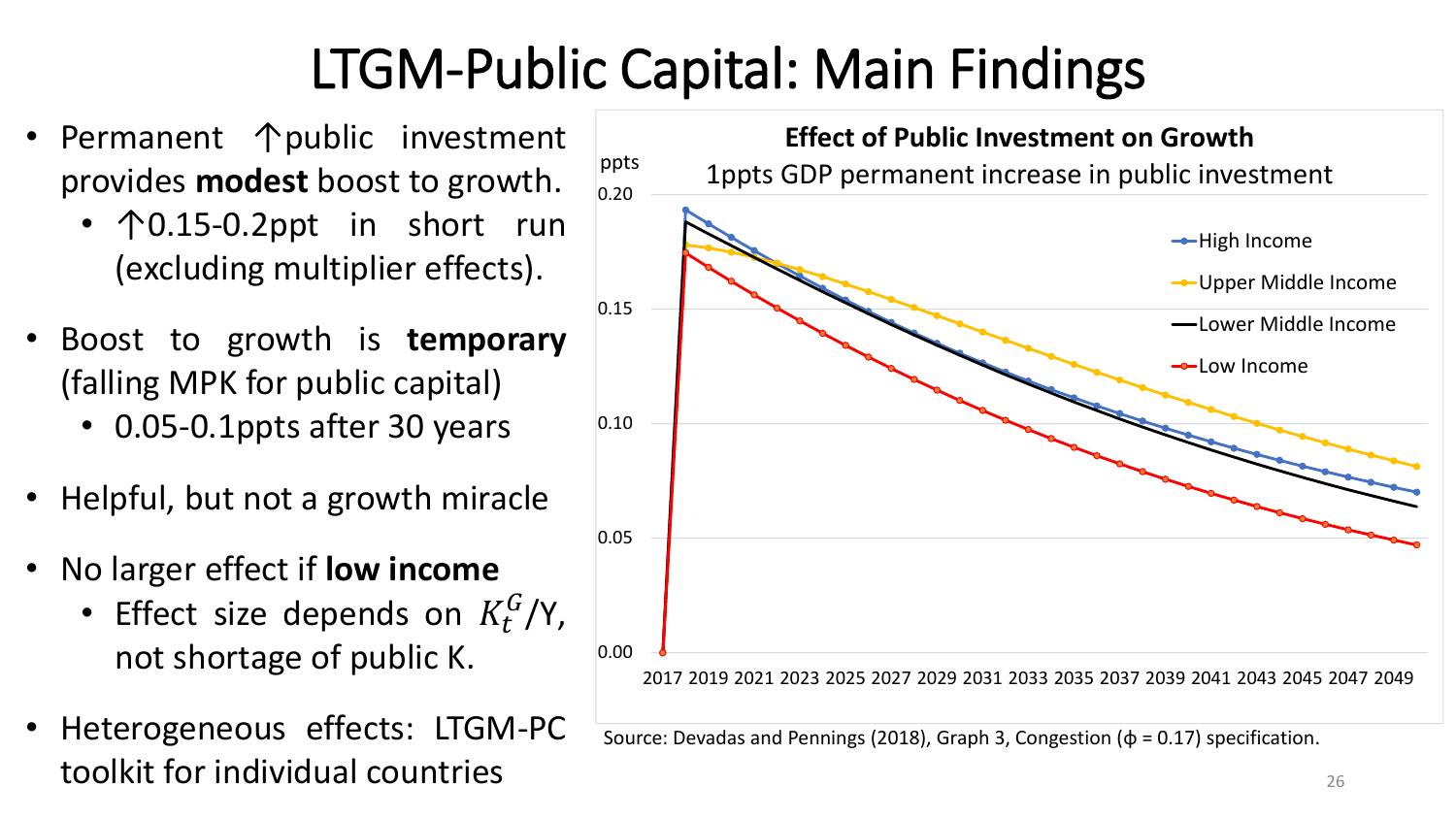#### 2.3 LTGM-Human Capital (beta version)  $Y_t(GDP) = A_t K_t^{1-\beta} (h_t L_t)^{\beta}$

- $h_t$  is the productivity of average worker (relative to unskilled) due to human capital
	- Basic LTGM only based only on their years of schooling (Mincer return)

LTGM-Human capital makes two changes**:** 

- 1. Broader HC definitions based on the WB Human Capital Index (HCI)
	- Learning-Adjusted Years of Schooling (includes quality) + health measures
- 2. Trace human capital over time by population cohorts (as in Collin and Weil 2018)
	- Reforms affecting today's children, who are not in labor force
	- Delayed effect on  $h_t$  and GDP growth in when then those children join the workforce.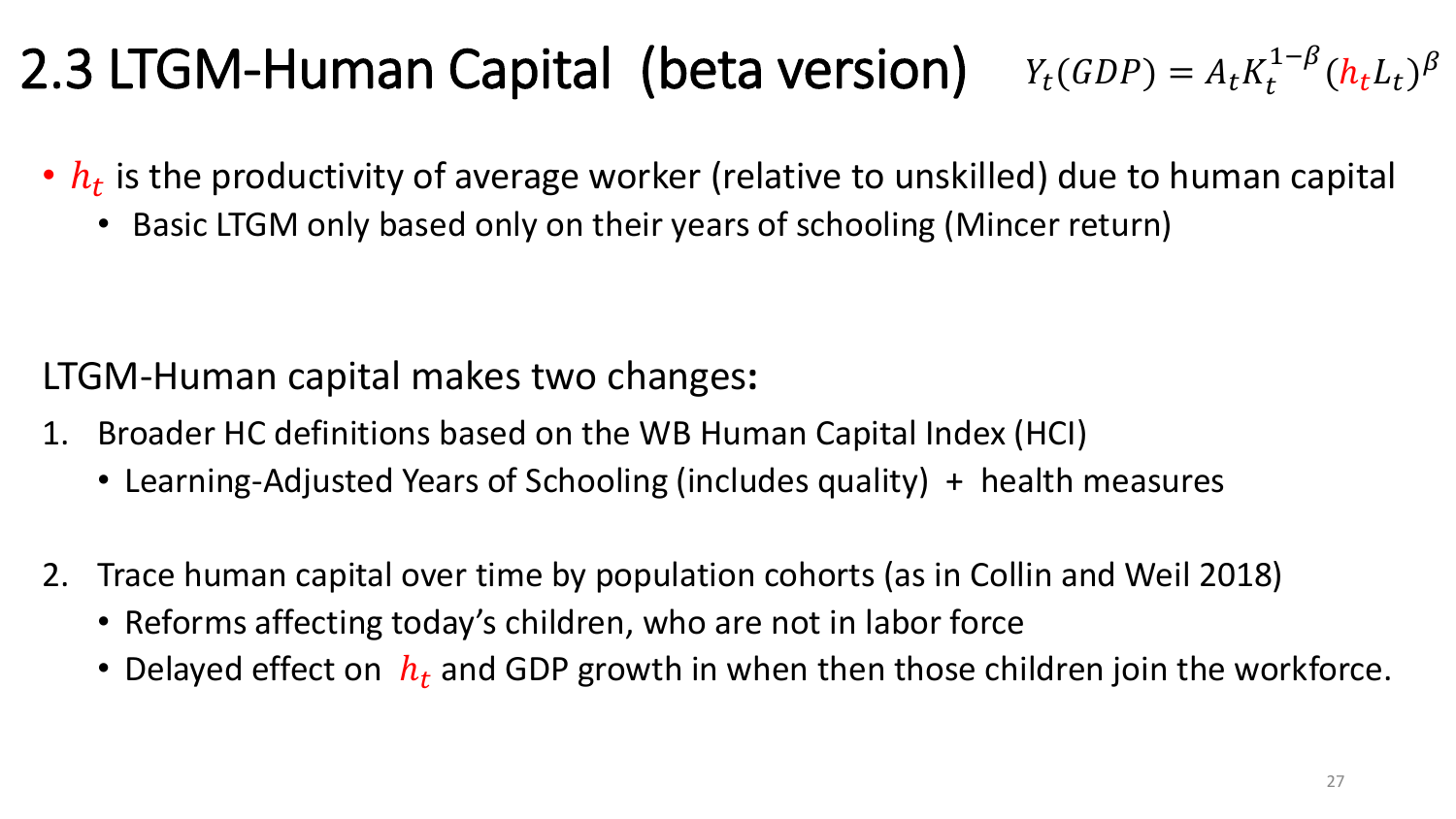# Malaysia example: ↑Education quality & health to HI median

Common result: Education quality has largest effect on growth and health has smallest



Source: World Bank (2019)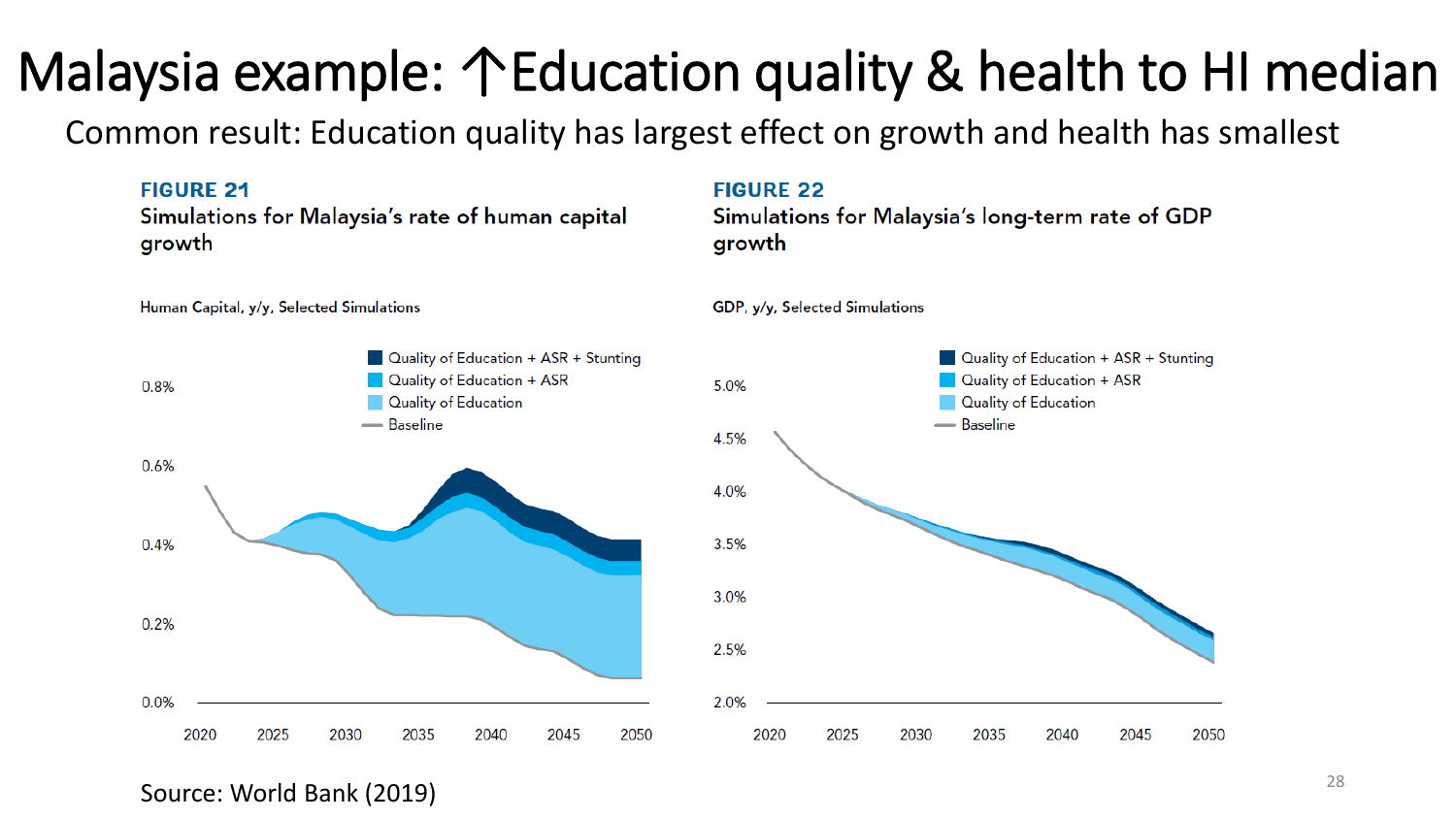# 2.4 LTGM-Natural Resource Extension (beta version)

• LTGM-NR adds commodity sector (e.g. Oil, but could also be copper, gold etc)

$$
Y_t(GDP) = A_t K_{0,t}^{1-\beta} (h_t L_t)^{\beta} + p_t^{oil} Q_t^{oil}
$$

- Commodity production  $Q_t^{oil}$  depends on oil capital stock and oil reserves
- Govt taxes oil production  $\rightarrow$  invest revenues, spend them or save them abroad (fiscal rule)
- LTGM-NR finding (1): commodity price shocks have no direct effect on *real potential GDP* (only have indirect effect, mostly through fiscal policy).
	- Constant export prices (Kehoe & Ruhl 2008) (models does not consider demand side)
- LTGM-NR finding (2): fiscal rules that invest revenues have fastest growth (Hartwick Rule)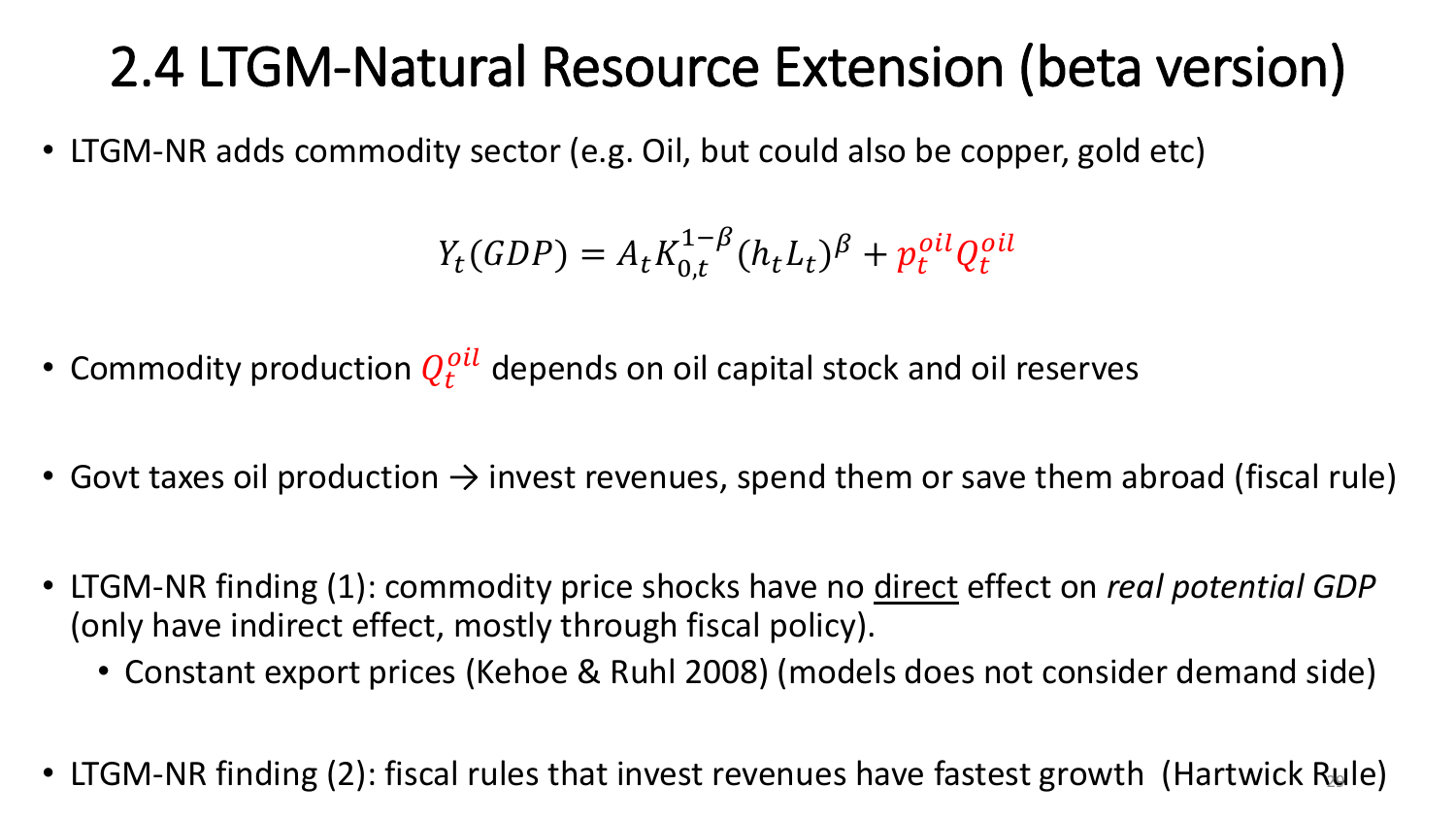# **Conclusions**

- Growth in developing countries→ living standards and World Bank twin goals
- LTGM: simple & transparent toolkit to simulate future growth paths
	- Based on neoclassical Solow-Swan Model
	- Investment, savings, TFP growth, human capital, demographics etc
- Many extensions (TFP, Public capital, HC, Natural Resources)
- Future work: incorporating climate change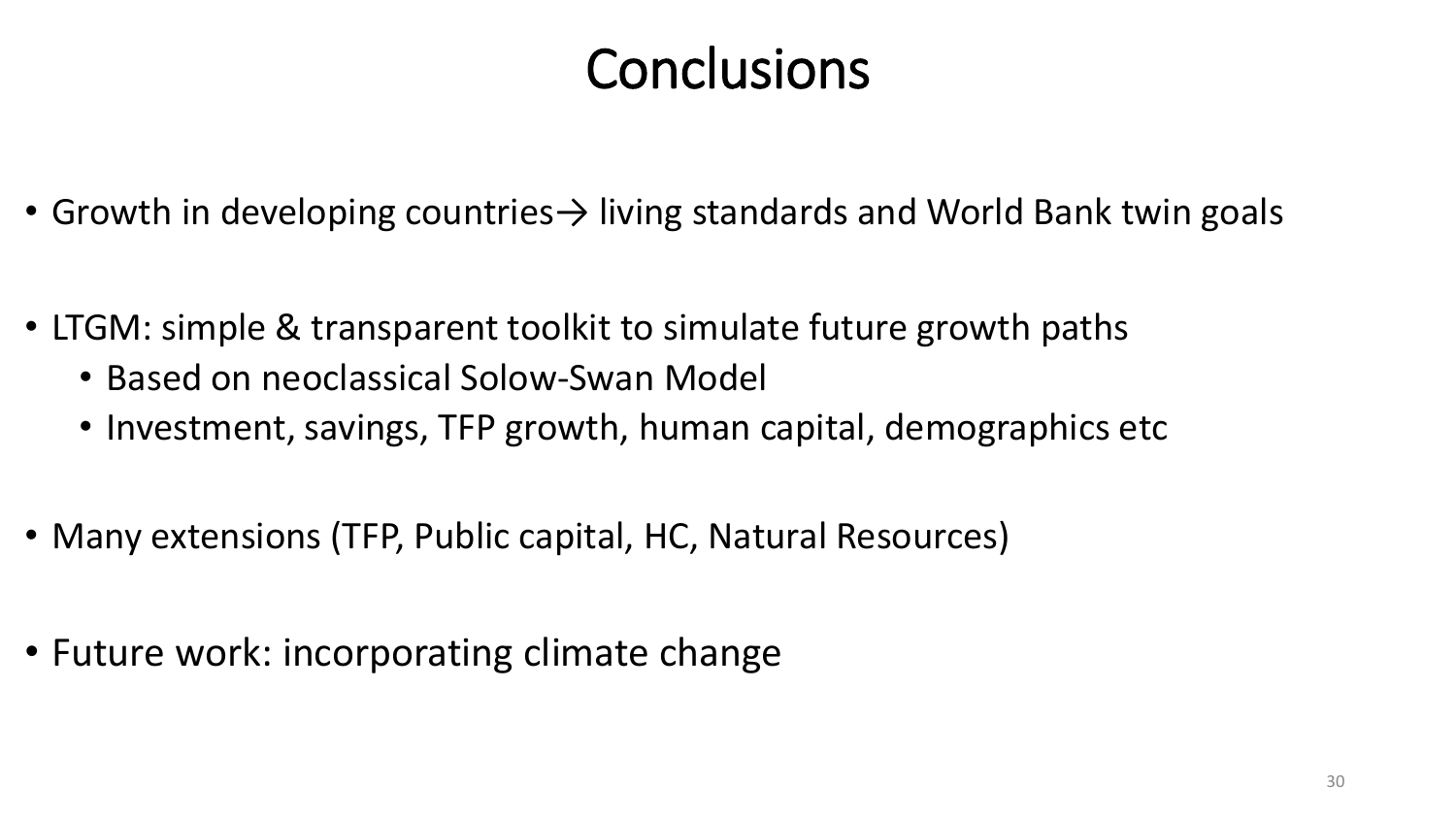# Key Takeaways

- Five common findings when applying the Long Term Growth Model:
	- 1. Heterogeneity in terms of quantitative impacts
	- 2. Investment-led growth not sustainable in long run  $\rightarrow$  broad-based strategy
	- 3. Hard to have high investment without high savings
	- 4. ↑Public investment usually doesn't generate a growth miracle (but is helpful)
	- 5. Fast TFP growth usually needed (human capital helps, but operates with a delay)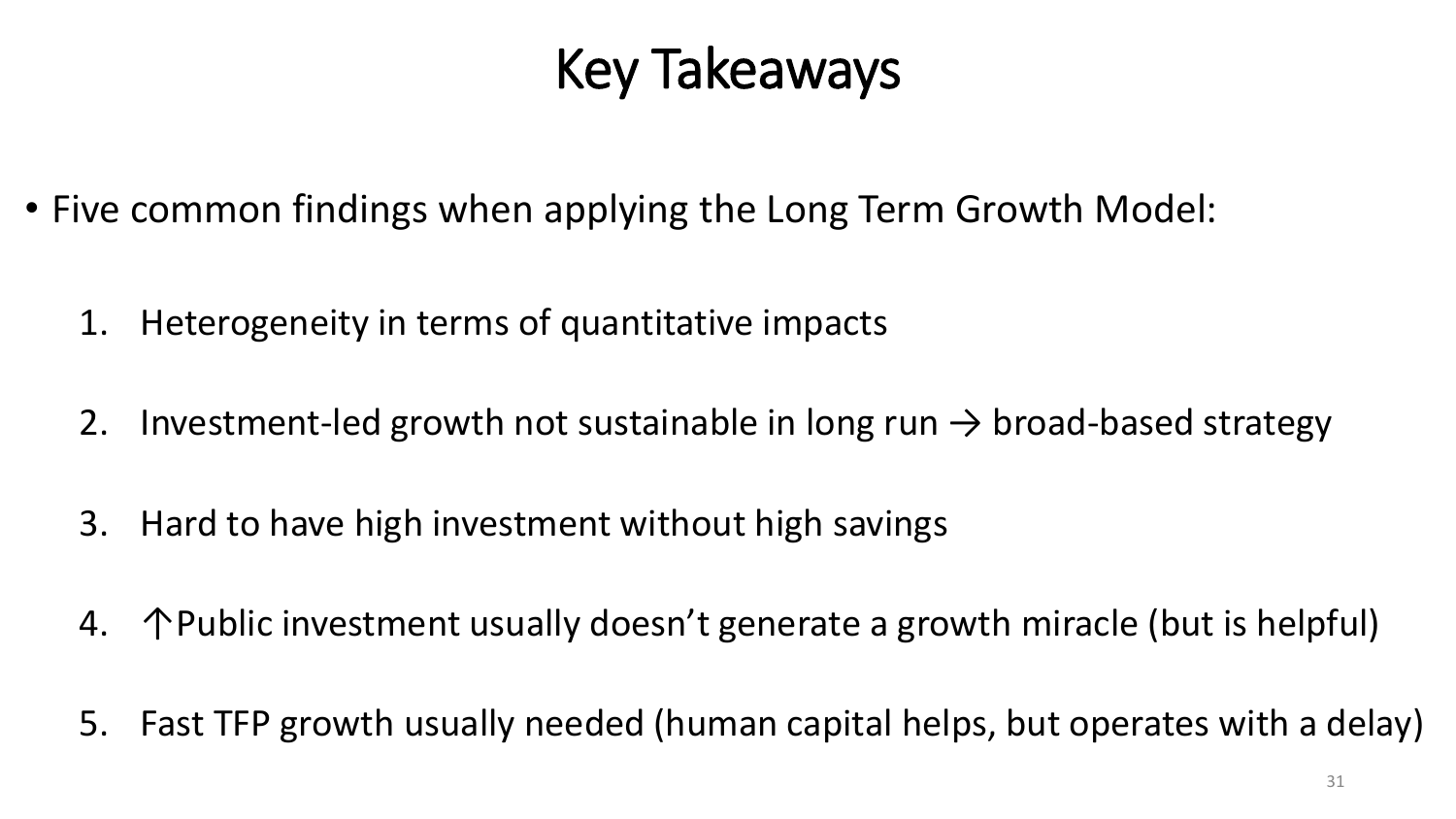# Questions and Comments

- LTGM papers and toolkits can be freely downloaded at: [www.worldbank.org/LTGM](http://www.worldbank.org/LTGM)
- Contact about LTGM: [spennings@worldbank.org](mailto:%20spennings@worldbank.org)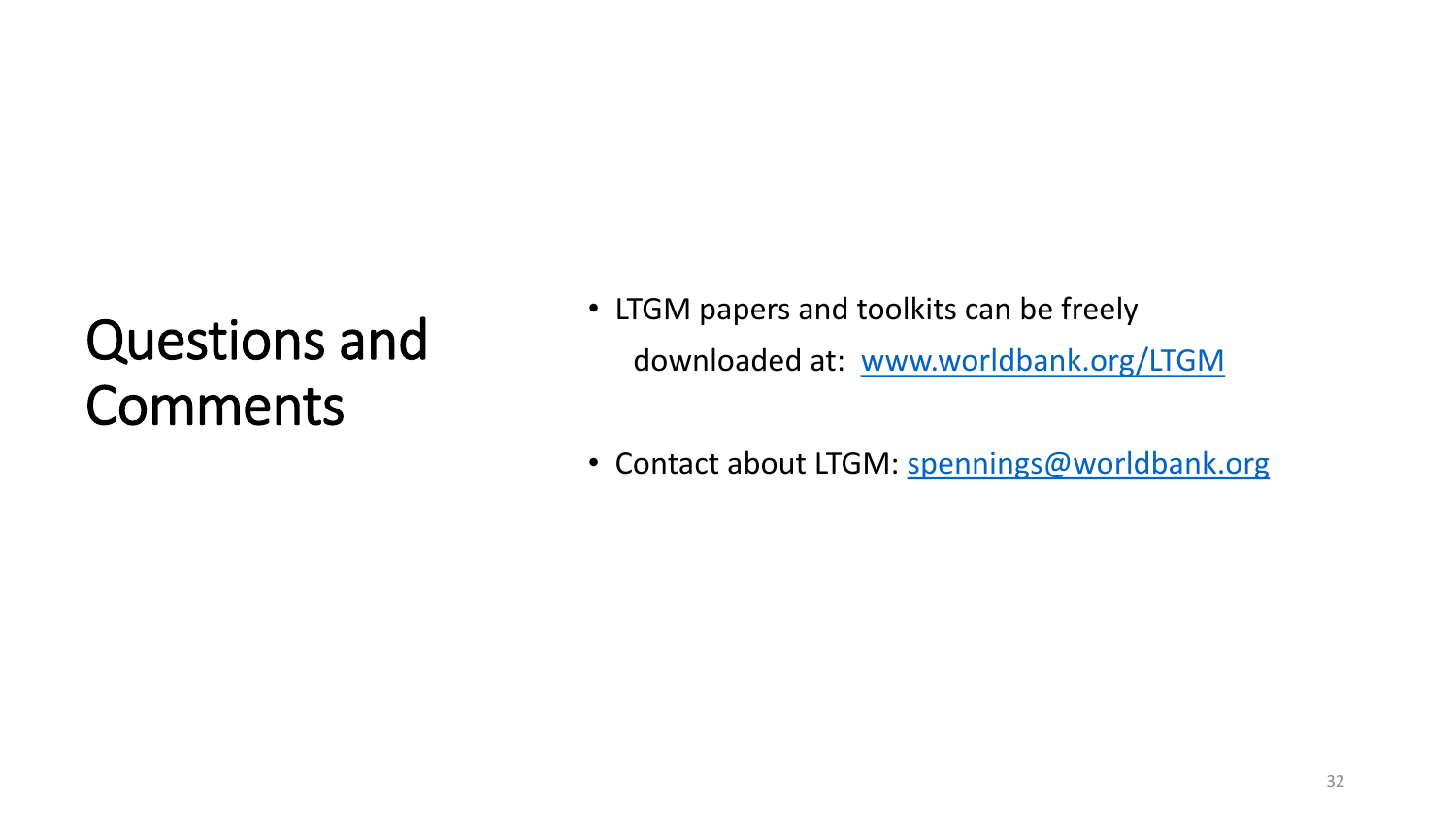# References

- Berg, A., E. Buffie, C. Pattillo, R. Portillo, A. Presbitero and L.F. Zanna. 2015. "Some Misconceptions about Public Investment Efficiency and Growth," IMF Working Paper No. 15/272.
- Collin, M. and D. Weil, 2018. "The Effect of Increasing Human Capital Investment on Economic Growth and Poverty : A Simulation Exercise," World Bank Policy Research Working Paper 8590
- Devadas S. and S. Pennings. 2018. "Assessing the Effect of Public Capital on Growth: An Extension of the World Bank Long-Term Growth Model," Policy Research Working Paper 8604
- Dollar, D. T. Kleineberg, and A. Kraay. 2016. "Growth still is good for the poor," *EER* 81: 68-85
- Hevia, C. and N. Loayza. 2012. "Savings and Growth in Egypt." *Middle East Development Journal.* 4(1).
- Kraay A. 2006. "When is growth pro-poor? Evidence from a panel of countries" *JDE:* 198-227
- Kim, Y and; N. Loayza 2019. "Productivity Growth: Patterns and Determinants across the World" Policy Research Working Paper No. 8852
- Kehoe, T. and K. Ruhl. 2008. "Are shocks to the terms of trade shocks to productivity?" *RED*, 11(4): 804-819,
- Lopez, H. & L. Serven. 2006. "A normal relationship ? Poverty, growth, and inequality," World Bank Policy Research Working Paper 3814.